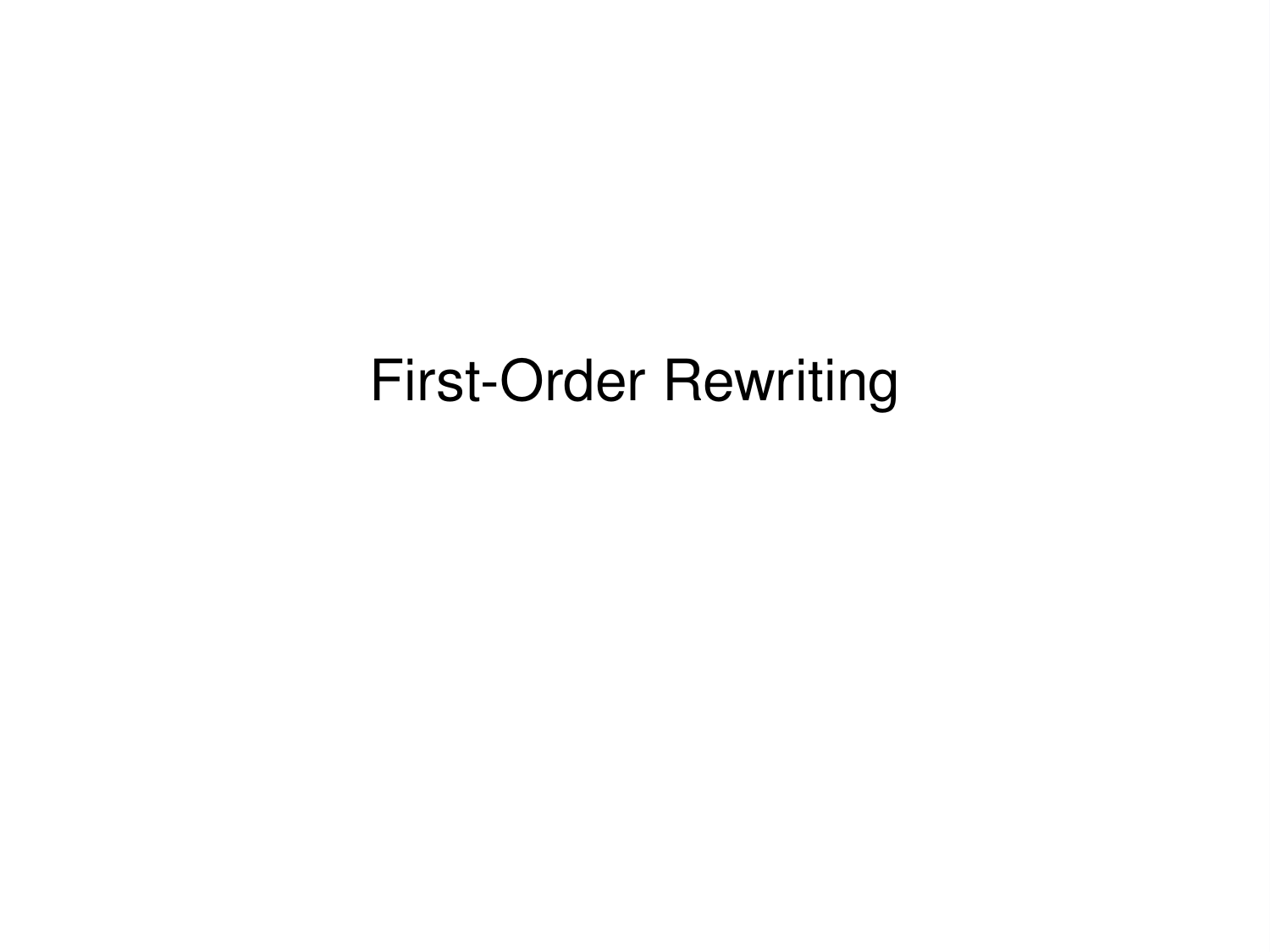A rewriting rule is a pair of terms  $l \mapsto r$  such that *l* is not a variable and  $Var(r) \subseteq Var(l)$ . A rewriting system is a set of rewriting rules.

Given a rewriting system R, the rewriting relation  $\rightarrow_R$  is generated by the following rules:

$$
\frac{l \mapsto r \in \mathcal{R}}{\theta(l) \to_{\mathcal{R}} \theta(r)} \qquad \qquad \frac{s \to_{\mathcal{R}} t}{u[s]_p \to_{\mathcal{R}} u[t]_p}
$$

The notation  $\rightarrow_{\mathcal{R}}^+$  is used for the transitive closure of  $\rightarrow_{\mathcal{R}}^-$  and  $\rightarrow_{\mathcal{R}}^*$  for the reflexive-transitive closure of  $\rightarrow_{\mathcal{R}}$ .

**Remark** This definition implies that if  $t \rightarrow R$  *u*, then there is a rewriting rule  $l \mapsto r \in R$ , a substitution  $\sigma$ , a term  $\nu$ , and a position  $p \in Pos(\nu)$  such that  $t = \nu[\sigma(l)]_p$  and  $u = \nu[\sigma(r)]_p$ .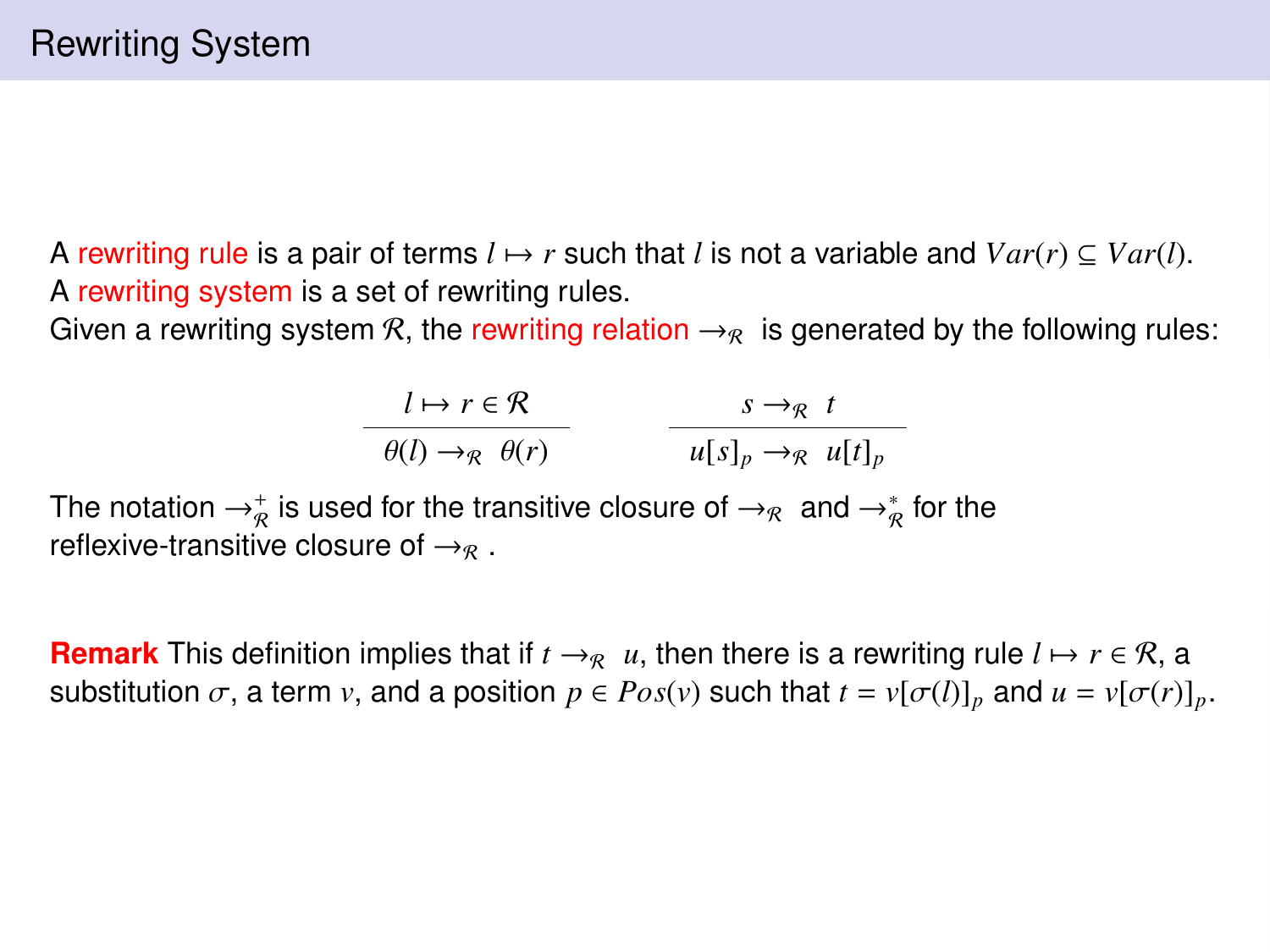# Example

Rewriting system for Peano arithmetic:

$$
0 + y \rightarrow y
$$
  
\n
$$
s(x) + y \rightarrow s(x + y)
$$
  
\n
$$
0 * y \rightarrow 0
$$
  
\n
$$
s(x) * y \rightarrow (x * y) + y
$$

Reduction sequence:

$$
\frac{2 * 3}{5} = \frac{s(s(0)) * s(s(s(0)))}{s(s(s(0)))} \rightarrow
$$

$$
[s(0) * s(s(s(0)))] + s(s(s(0))) \rightarrow
$$

$$
[[\underline{0 * s(s(s(0)))}] + s(s(s(0)))] + s(s(s(0))) \rightarrow
$$

$$
[\underline{0 + s(s(s(0)))]} + s(s(s(0))) \longrightarrow
$$

$$
s(s(s(0))) + s(s(s(0)))
$$

$$
s(s(s(0)) + s(s(s(0))))
$$

$$
s(s(s(0) + s(s(s(0)))))) \rightarrow
$$

$$
s(s(s(0+s(s(s(0)))))))
$$
  
 
$$
\rightarrow
$$
  
 
$$
s(s(s(s(s(s(0))))))) = 6
$$

$$
s(s(s(s(s(0)))))) = \underline{6}
$$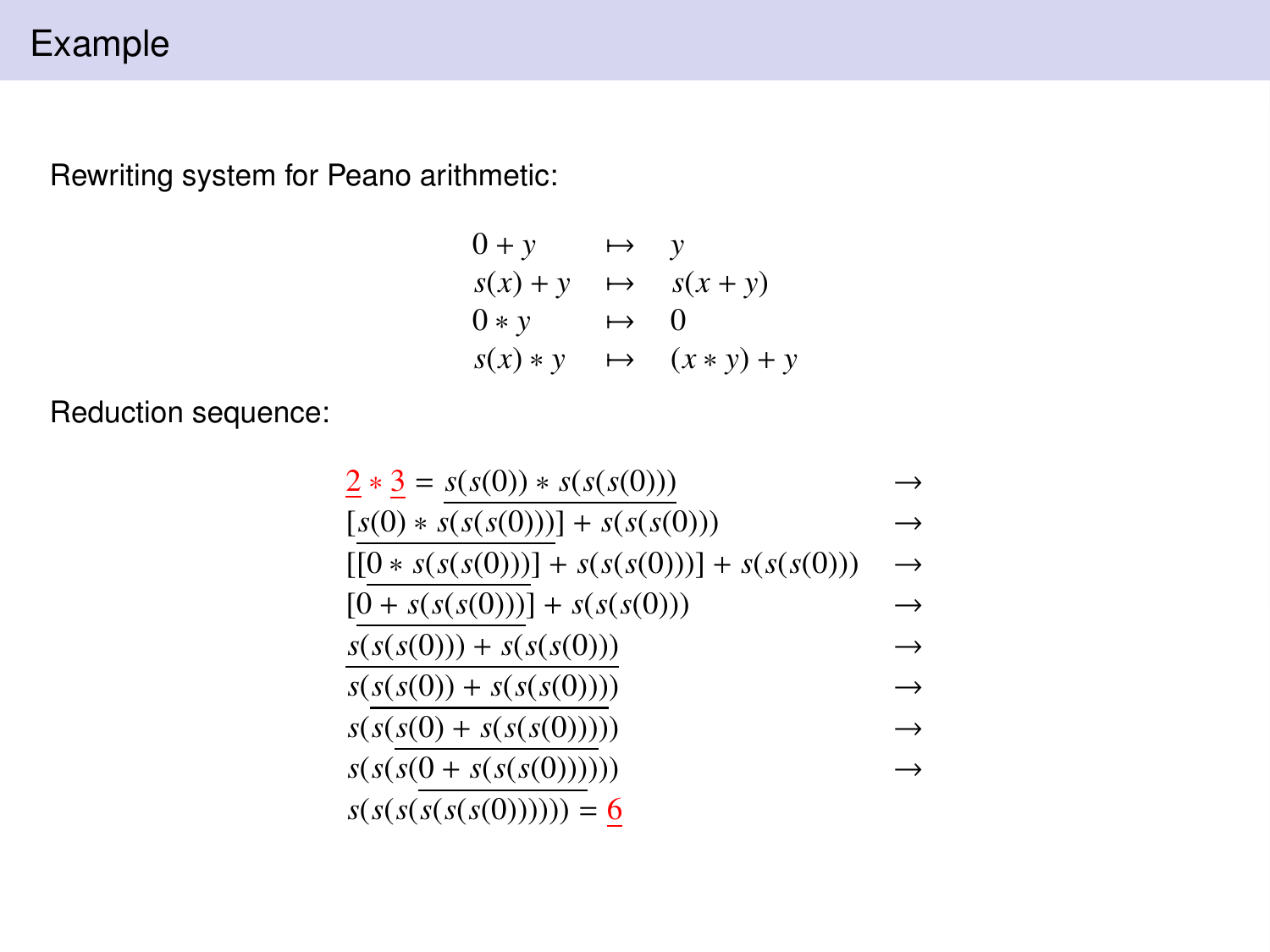# **Confluence**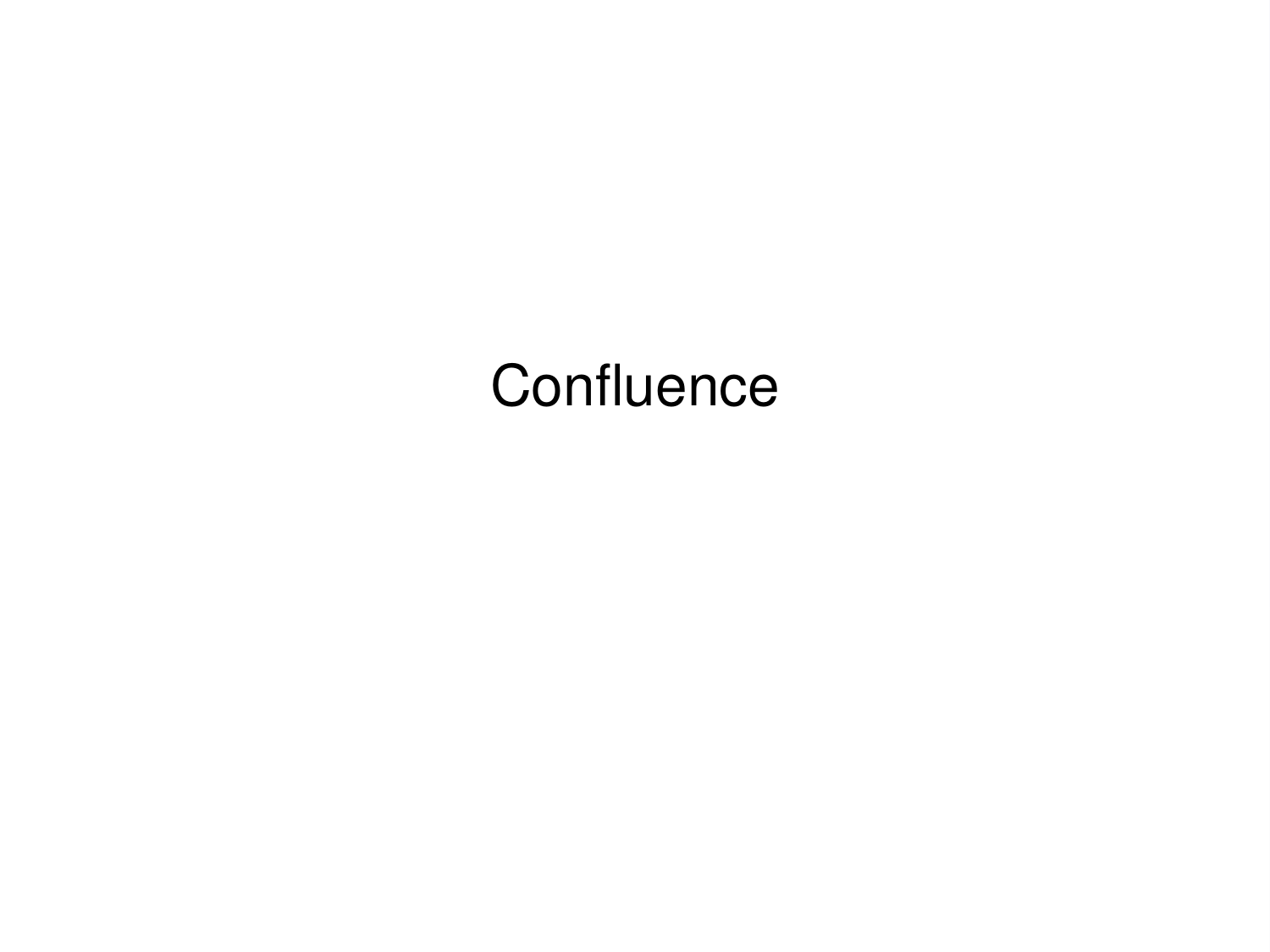# **Confluence is an undecidable property.**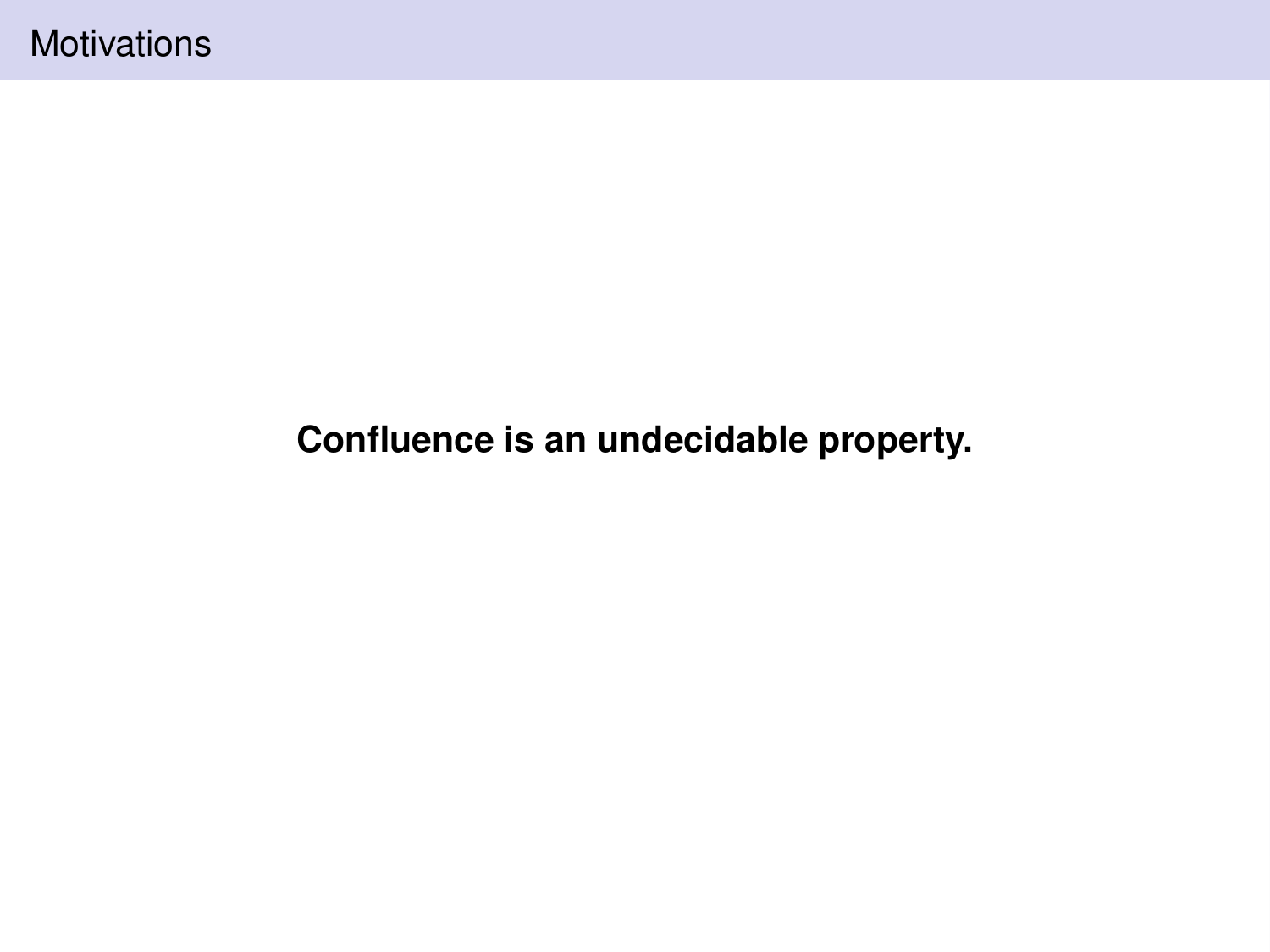- Sound methods
- Terminating methods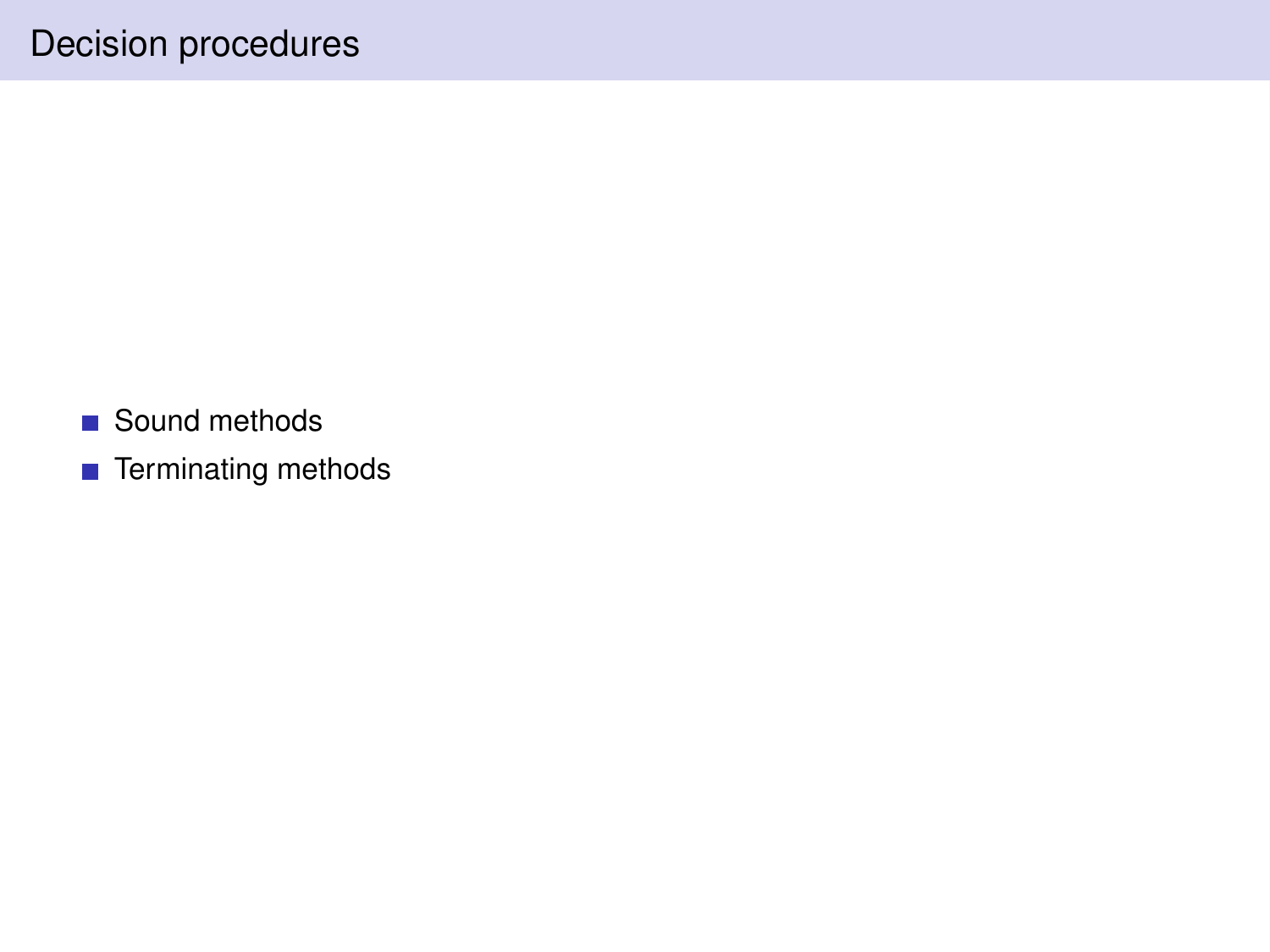- Confluence by strong confluence
- Confluence by diamond property  $\overline{\phantom{a}}$
- Confluence by equivalence  $\mathcal{L}_{\mathcal{A}}$
- Confluence by commutation
- Confluence by interpretation
- Confluence by critical pairs
- Confluence by orthogonality  $\mathcal{L}_{\mathcal{A}}$
- Confluence by decreasing diagrams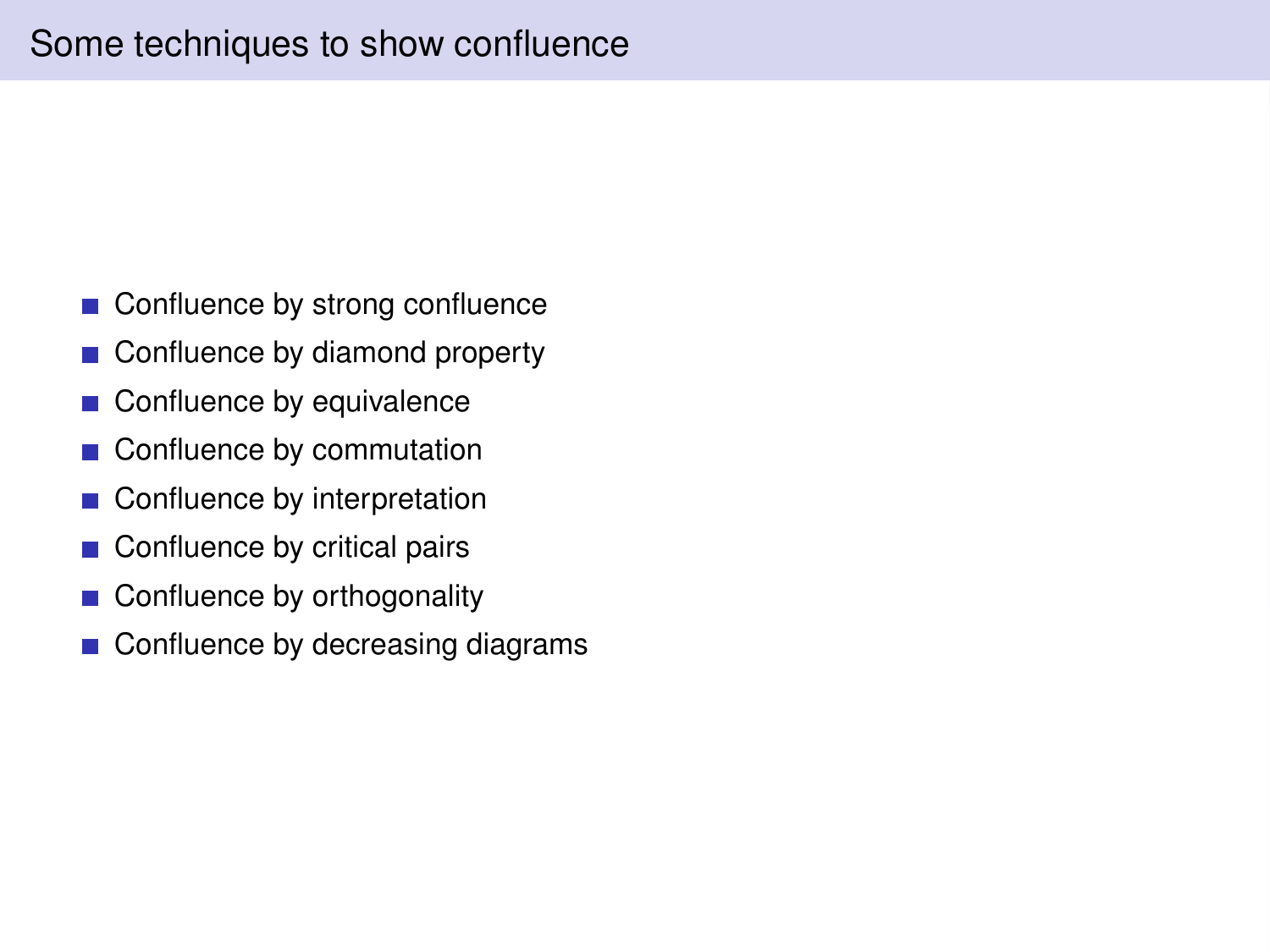# Confluence by strong confluence

Recall that  $R$  is strongly confluent (SC) iff

$$
\begin{array}{ccc}\ns & \to_{\mathcal{R}} & t \\
\downarrow_{\mathcal{R}} & & \downarrow_{\mathcal{R}} \\
u & \to_{\mathcal{R}}^= & v\n\end{array}
$$

# Example

$$
\mathcal{R} = \begin{cases} f(x, x) & \mapsto & g(x) \\ f(x, y) & \mapsto & g(y) \\ g(x) & \mapsto & f(x, a) \end{cases}
$$

We only check one-step diagrams.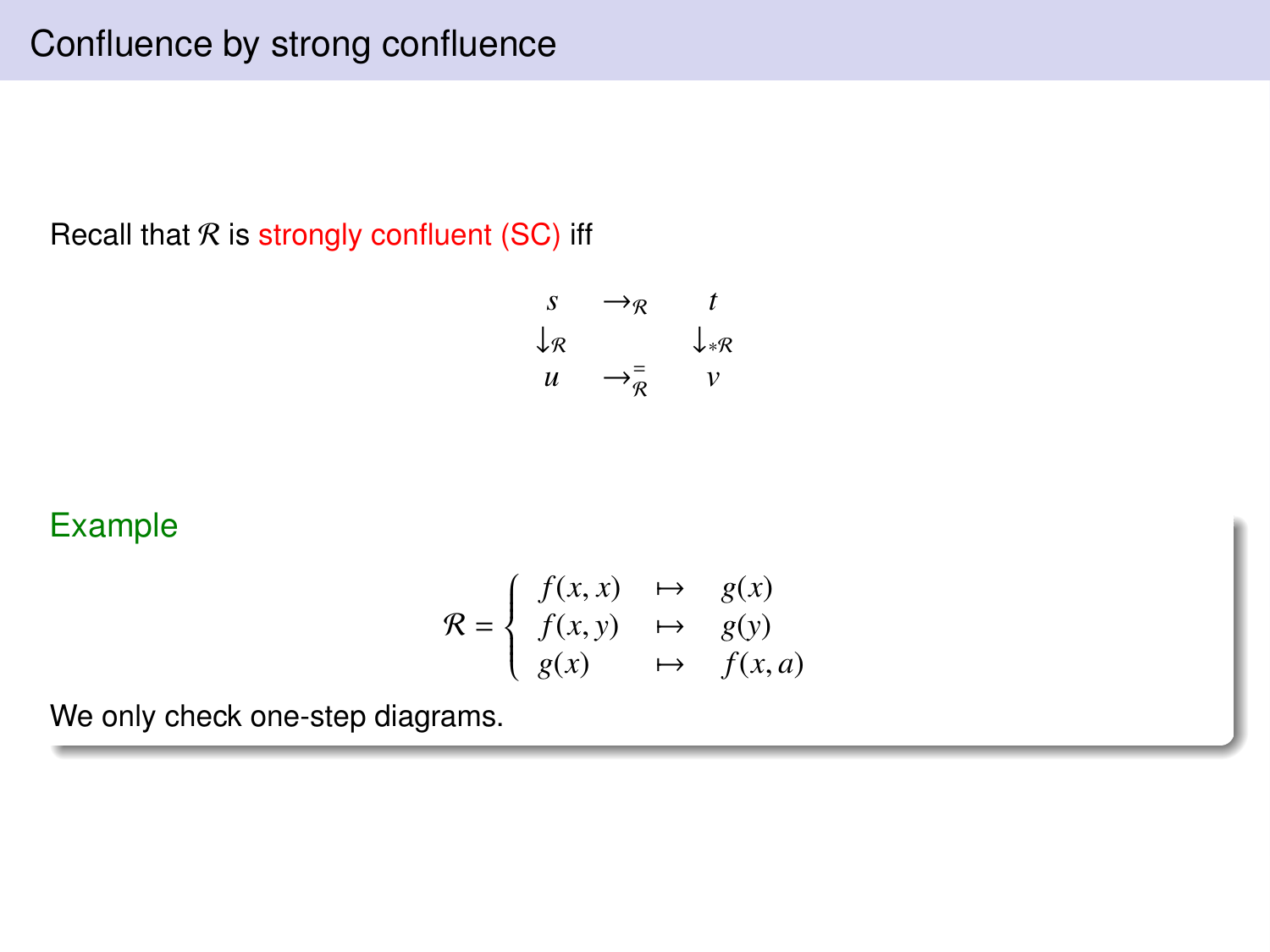If  $R$  is strongly confluent, then  $R$  is confluent.

#### Proof.

Let  $s \to n$  *t* and  $s \to m$  *u*. We reason by induction on  $\langle n, m \rangle$  using the lexicographic order.

- If  $n = 0$  or  $m = 0$ , then the property is trivial.
- If  $n > 0$  and  $m > 0$ , we have  $s \to 1$   $t' \to n^{-1} t$  and  $s \to 1$   $u' \to n^{-1} u$ .<br>By using the hypothesis we have  $t' \to n^{-1} u' \to n^{-1} u$ . By using the hypothesis we have  $t' \rightarrow^* v$  et  $u' \rightarrow^* v$ . We thus consider  $u' \rightarrow^* v$  and *u*<sup> $'$ </sup> →<sup>*m*−1</sup> *u*, we remark that  $\langle 1/0, m-1 \rangle$  < $_{lex}$   $\langle n, m \rangle$ , and thus by the i.h. there is *v*<sup> $\langle n \rangle$ </sup> at *u* →<sup>\*</sup> *v'* such that  $v \rightarrow^* v'$  et  $u \rightarrow^* v'$ . Now, we consider  $t' \rightarrow^{n-1} t$  and  $t' \rightarrow^* v \rightarrow^* v'$ , we remark that  $(n-1, k) <_{lex} (n, m)$  for any  $k$  and thus by the i.h.  $t$  and  $v'$  are iningles and this close the whole diagram any  $k$ , and thus by the i.h.  $t$  and  $v'$  are joinable, and this close the whole diagram.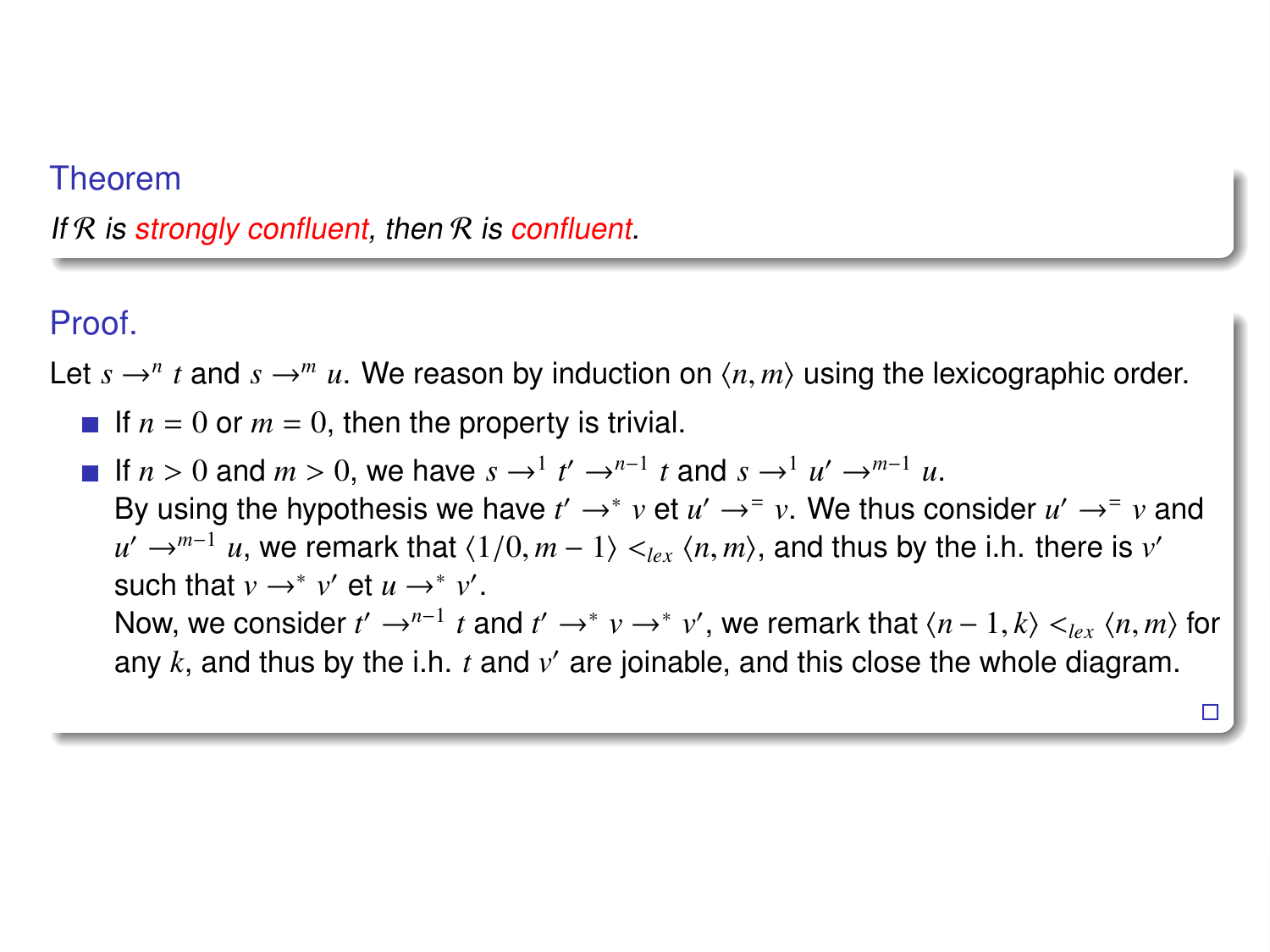Recall that  $R$  has the diamond property (DP) iff

$$
\begin{array}{ccc}\ns & \to_{\mathcal{R}} & t \\
\downarrow_{\mathcal{R}} & & \downarrow_{\mathcal{R}} \\
u & \to_{\mathcal{R}} & v\n\end{array}
$$

This is a particular case of strongly confluence.

#### **Corollary**

If  $R$  has the diamond property, then  $R$  is confluent.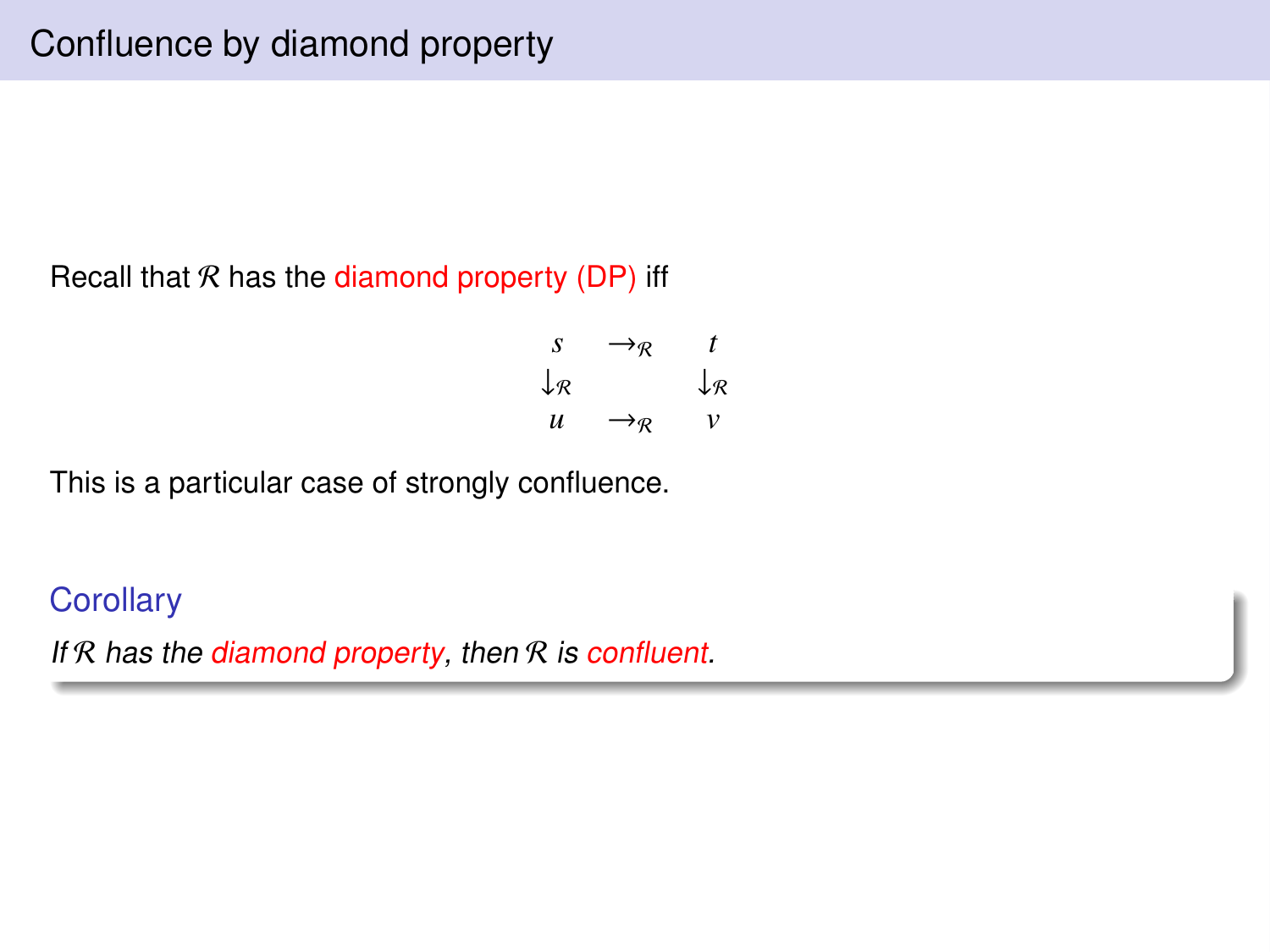Let R and S two rewrite systems such that  $\rightarrow_R \subseteq \rightarrow_S \subseteq \rightarrow_R^*$  and S is strongly confluent. Then  $R$  is confluent.

 $\Box$ 

#### Proof.

- If  $\rightarrow_{\mathcal{R}} \subseteq \rightarrow_{\mathcal{S}} \subseteq \rightarrow_{\mathcal{R}}^*$ , then  $\rightarrow_{\mathcal{R}}^* = \rightarrow_{\mathcal{S}}^*$ .
- If S is strongly confluent, then  $S$  is confluent.
- If  $\rightarrow_{\mathcal{R}}^* = \rightarrow_{\mathcal{S}}^*$ , then  $\mathcal R$  is confluent iff  $\mathcal S$  is confluent.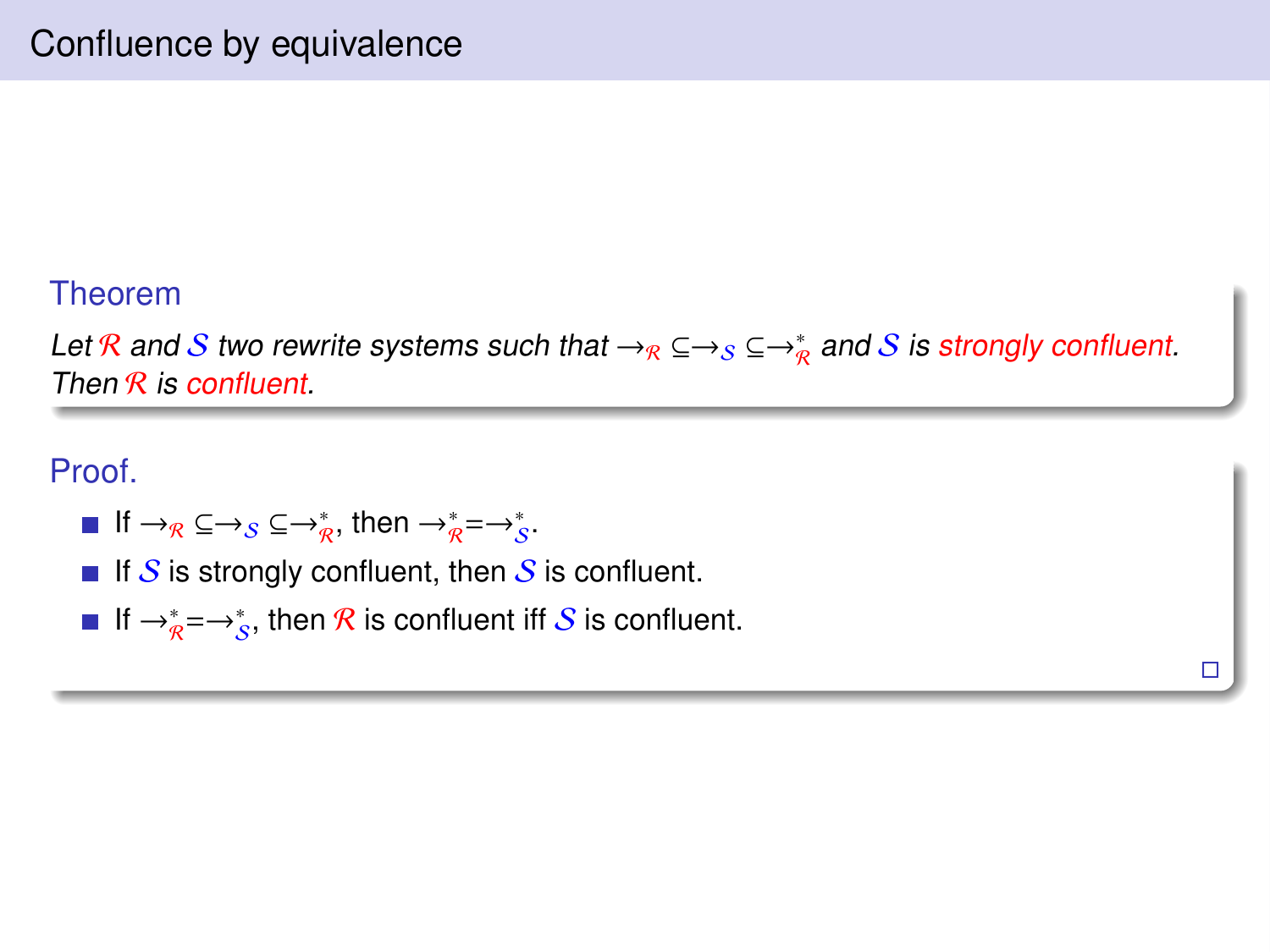# (Famous) Example: confluence of  $\beta$

Show that  $(\lambda x.t)u \mapsto_\beta t\{x\}u\}$  is confluent.

Define a relation  $\gg$  as follows:

|                           | $t \gg t'$                             |
|---------------------------|----------------------------------------|
| $x \gg x$                 | $\lambda x.t \gg \lambda x.t'$         |
| $t \gg t'$ and $u \gg u'$ | $t \gg t'$ and $u \gg u'$              |
| $t u \gg t' u'$           | $(\lambda x.t) u \gg t' \{x \mid u'\}$ |

Let  $\mathcal{R} = \beta$  and let  $\mathcal{S} = \gg$ . Now,

- **1** Show that  $\beta \subseteq \gg \subseteq \beta^*$ .
- 2 Show that  $\gg$  is strongly confluent.
- 3 Conclude that  $\beta$  is confluent (on all the terms).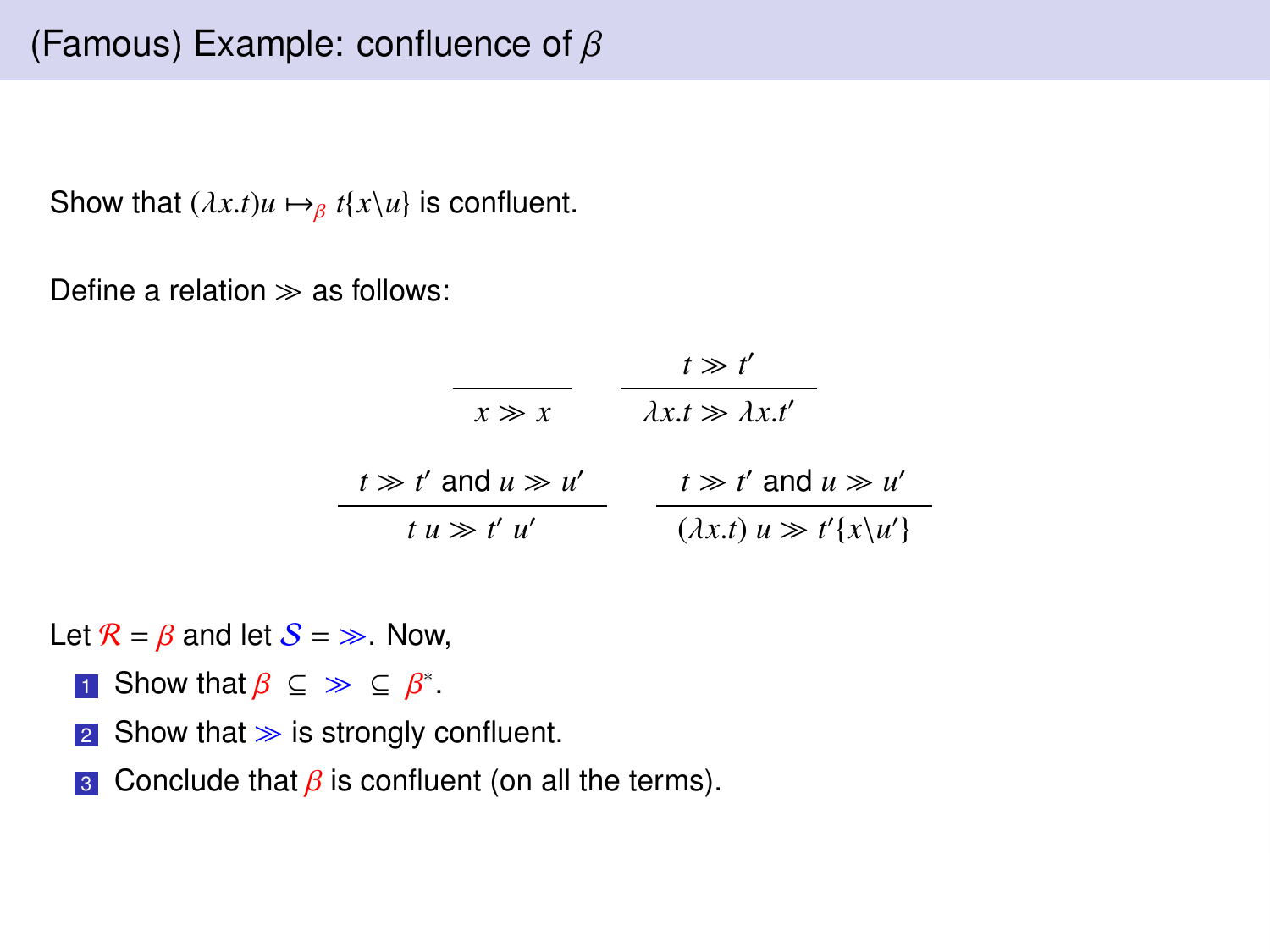Two systems  $R$  and  $S$  are said to commute iff

$$
\begin{array}{ccc}\nS & \to_{\mathcal{R}}^* & t \\
\downarrow_{*S} & & \downarrow_{*S} \\
u & \to_{\mathcal{R}}^* & v\n\end{array}
$$

Two systems  $R$  and  $S$  are said to strongly commute iff

$$
\begin{array}{ccc}\n s & \to_{\mathcal{R}} & t \\
 \downarrow_{\mathcal{S}} & & \downarrow_{* \mathcal{S}} \\
 u & \to_{\mathcal{R}}^= & v\n \end{array}
$$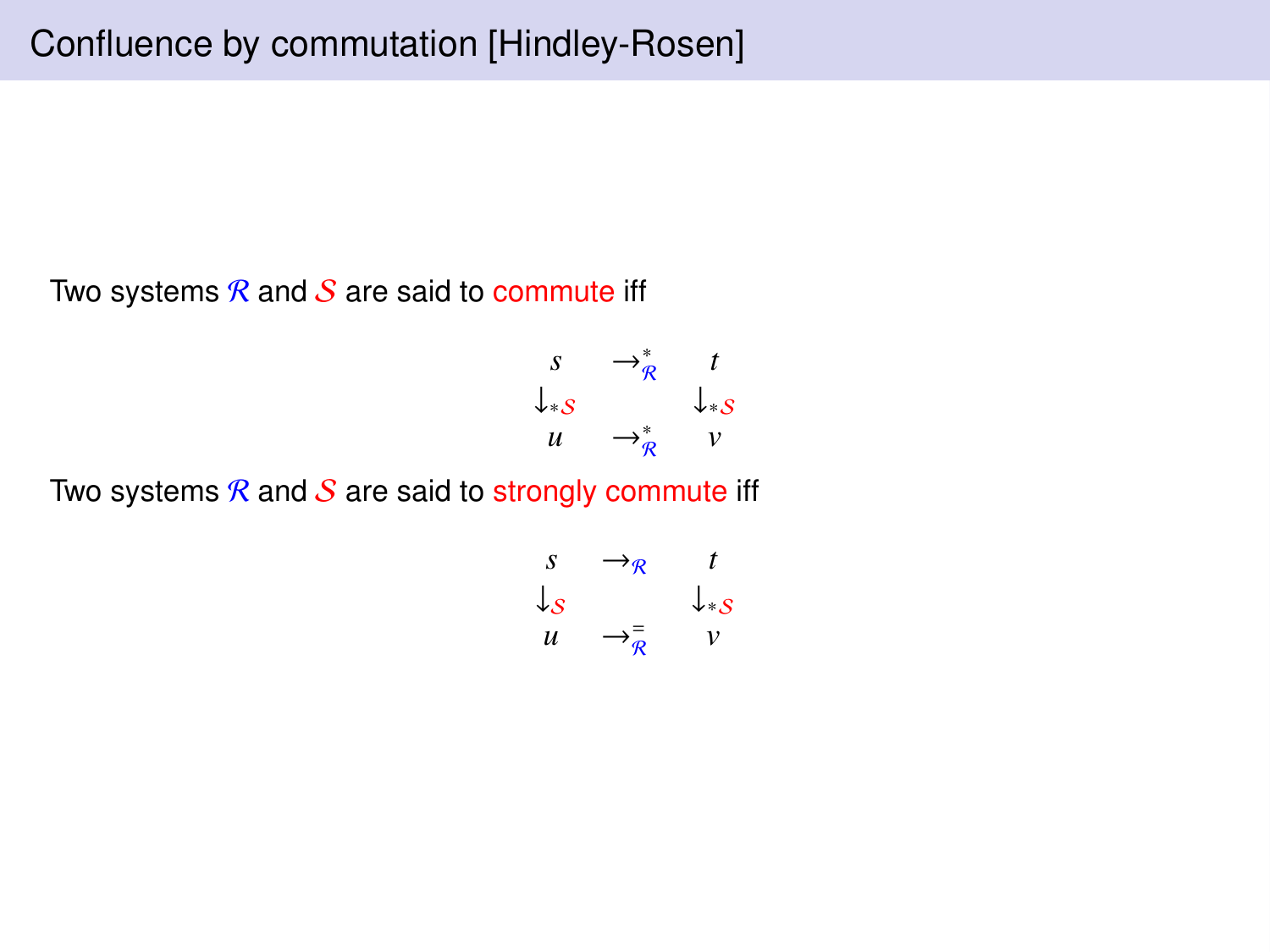If  $R$  and S strongly commute, then they commute.

#### Proof.

Let  $s \to_{\mathcal{R}}^n t$  and  $s \to_{\mathcal{S}}^m u$ . We reason by induction on  $\langle n, m \rangle$  using the lexicographic order.

- If  $n = 0$  or  $m = 0$ , then the property is trivial.
- If  $n > 0$  and  $m > 0$ , then  $s \rightarrow_R^1 t' \rightarrow_R^{n-1} t$ .  $s \rightarrow_S^1 u' \rightarrow_S^{m-1} u$ .<br>By the hypothesis  $u' \rightarrow_R^1 u \rightarrow_A^{n-1} v$ By the hypothesis  $u' \rightarrow_{\mathcal{R}}^{\equiv} v$  and  $t' \rightarrow_{\mathcal{S}}^* v$ . Now, we consider  $u' \to_{\overline{R}}^{\overline{n}} v$  and  $u' \to_{\overline{S}}^{\overline{m}-1} u$ , we remark that  $\langle 0/1, m-1 \rangle <_{lex} \langle n, m \rangle$ , so by the i.b.  $u \to^* v'$  and  $v \to^* v'$ by the i.h.  $u \rightarrow_{\mathcal{R}}^* v'$  and  $v \rightarrow_{\mathcal{S}}^* v'$ . Similarly, *t*<sup></sup> →<sup>*n*<sub></sub>-1</sub></sup> *t* and *t'* →<sup>\*</sup><sub>*s*</sub> *v'*, we remark that  $(n - 1, k) <_{lex} \langle n, m \rangle$  for any *k*, and then the diagram closes by the i.h then the diagram closes by the i.h.

 $\Box$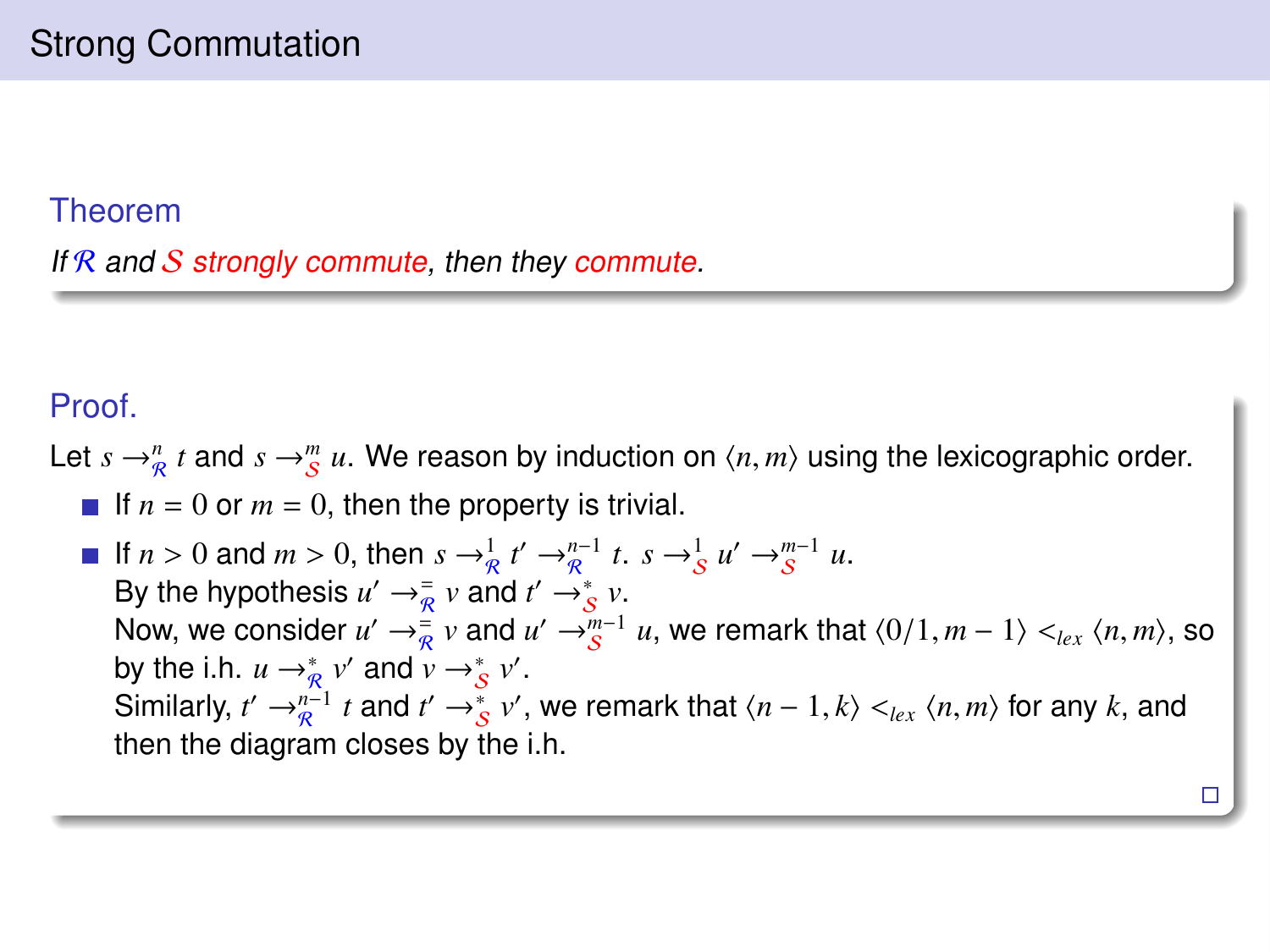If R and S are both confluent and commute, then  $R \cup S$  is confluent.

Proof.

Let  $s \to_{\mathcal{R} \cup S}^* t$  and  $s \to_{\mathcal{R} \cup S}^* u$ . We decompose both sequences as  $s \to_{\mathcal{R}}^* \to_{\mathcal{S}}^*^* \ldots \to_{\mathcal{R}}^* \to_{\mathcal{S}}^* t$ and  $s \rightarrow_R^* \rightarrow_S^* \ldots \rightarrow_R^* \rightarrow_S^* u$ .<br>Intuitively the steps with R Intuitively, the steps with R are closed by confluence of R, and the steps with S are closed by confluence of  $S$ . The other ones by commutation. Formally,

- We show  $\rightarrow_{\mathcal{R}\cup\mathcal{S}}\ \subseteq\ \rightarrow_{\mathcal{R}}^* \ \rightarrow_{\mathcal{S}}^* \subseteq \rightarrow_{\mathcal{R}\cup\mathcal{S}}^*$
- We remark that  $\rightarrow_{\mathcal{R}}^* \rightarrow_{\mathcal{S}}^*$  is strongly confluent.
- We apply confluence by equivalence.

ò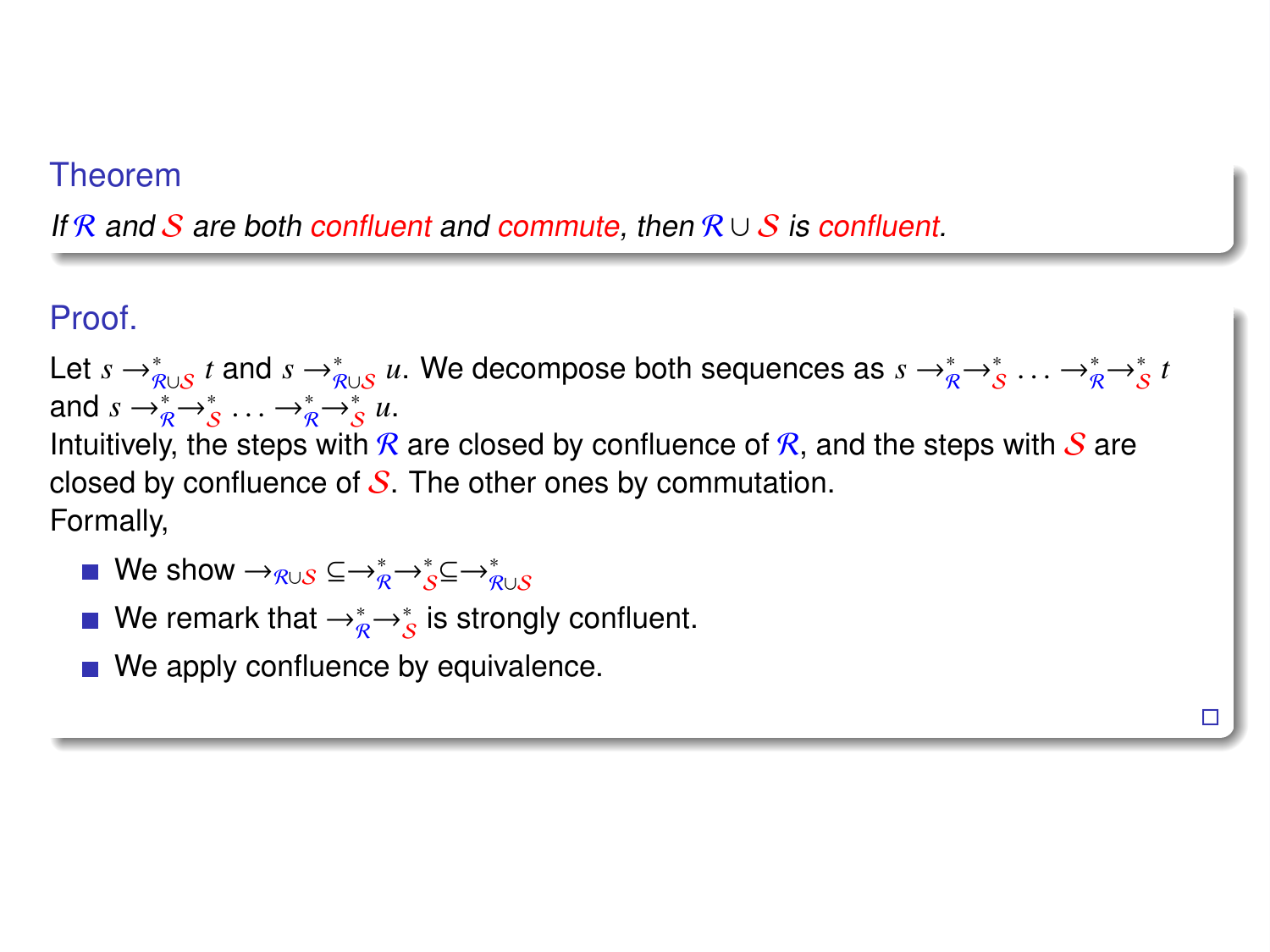# Example

 $(\lambda x.t)u \mapsto_{\beta} t\{x\}$  $\lambda x.t \quad x \quad \mapsto_n \quad t \qquad \qquad \text{If } x \notin \text{fv}(t)$ 

Let  $\mathcal{R} = \beta$  and  $\mathcal{S} = \eta$ . Now,

- Show that  $\beta$  is confluent (done).
- Show that  $\eta$  is confluent.
- Show that  $\beta$  and  $\eta$  strongly commute.
- **Conclude that**  $\beta \cup \eta$  is confluent.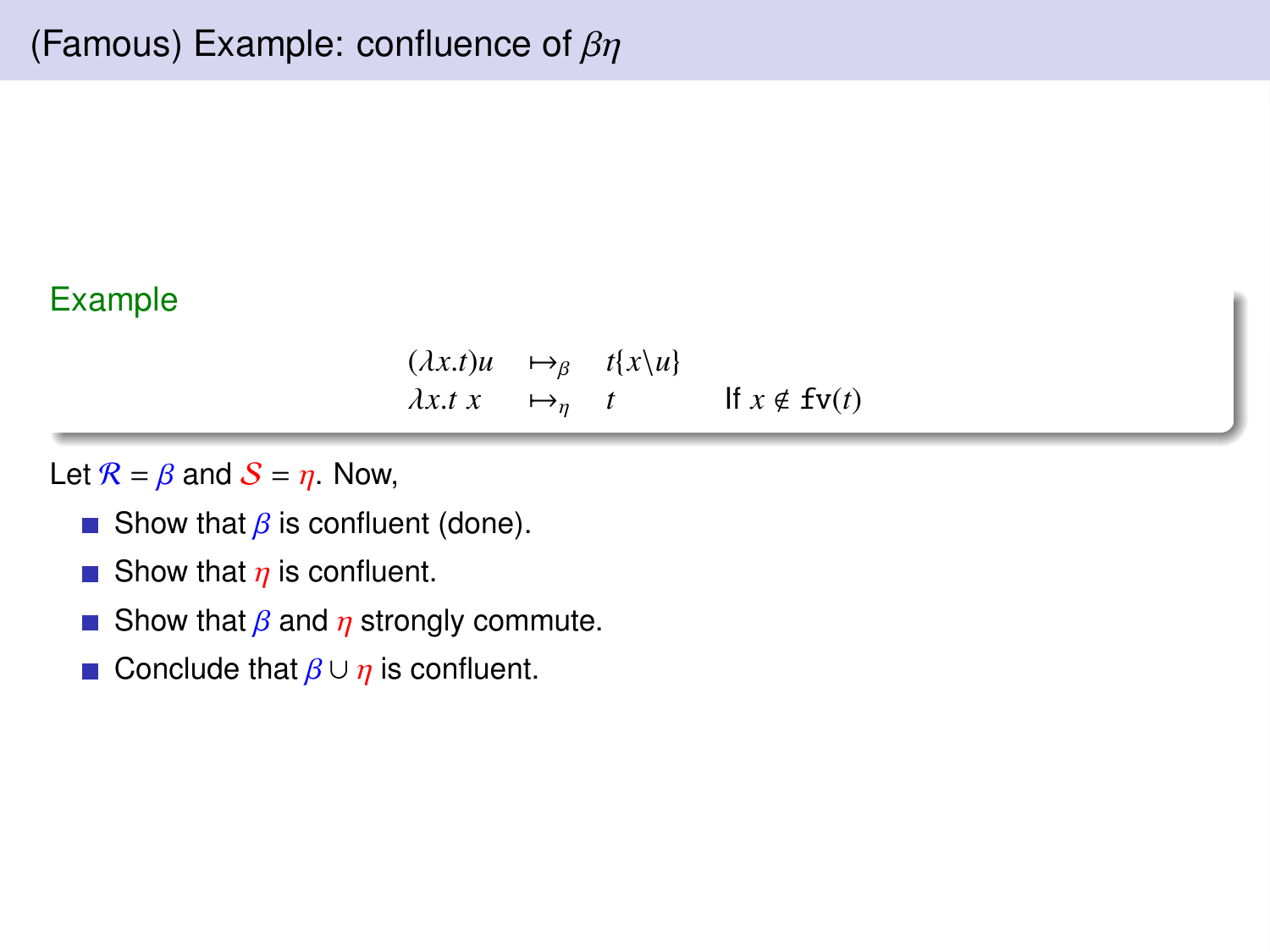Let R and S be two relations s.t. R is confluent and terminating. If there is a relation T on the set of  $R$ -normal forms s.t.

1 → $^*_{\mathcal{T}}$  ⊆ → $^*_{\mathcal{R}\cup\mathcal{S}}$  and 2 *a* →*s b* implies  $\mathcal{R}(a)$  → $^*$ <sub> $\mathcal{T}$ </sub>  $\mathcal{R}(b)$  $3 \tT$  is confluent Then  $R \cup S$  is confluent.

## Proof.

Let  $s \rightarrow_{\mathcal{R} \cup \mathcal{S}}^* t$  and  $s \rightarrow_{\mathcal{R} \cup \mathcal{S}}^* u$ . Since R is confluent and terminating we can compute R-normal forms  $s \to^*_{\mathcal{R}} \mathcal{R}(s)$ ,  $t \rightarrow_{\mathcal{R}}^* \mathcal{R}(t)$ , and  $u \rightarrow_{\mathcal{R}}^* \mathcal{R}(u)$ . We can then simulate the first two  $\to_{\R\cup S}^*$ -sequences by  $R(s)\to_{\mathcal T}^* R(t)$  and  $R(s)\to_{\mathcal T}^* R(u)$ using point 2. We can close this divergence by  $\mathcal{R}(t) \to_{\mathcal{T}}^* v$  and  $\mathcal{R}(u) \to_{\mathcal{T}}^* v$  using point 3. We obtain  $\mathcal{R}(t) \to_{\mathcal{R} \cup \mathcal{S}}^* v$  and  $\mathcal{R}(u) \to_{\mathcal{R} \cup \mathcal{S}}^* v$  using point 1. We thus conclude since  $t\to^*_{\mathcal{R}}\mathcal{R}(t)\to^*_{\mathcal{R}\cup\mathcal{S}}v$  and  $u\to^*_{\mathcal{R}}\mathcal{R}(u)\to^*_{\mathcal{R}\cup\mathcal{S}}v$ *v*.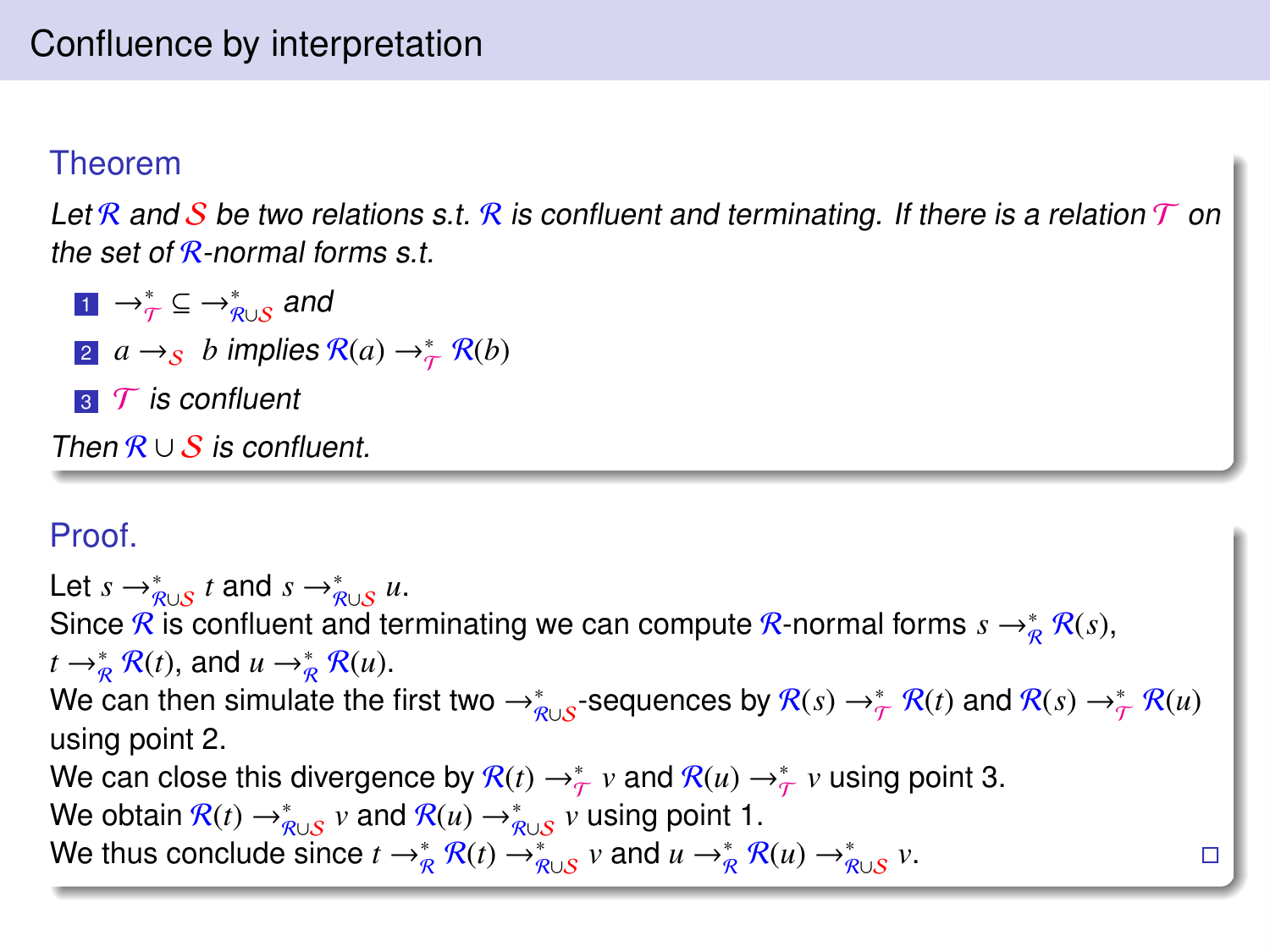$$
(\lambda x. t) u \longrightarrow_B t[x/u]
$$
  
\n
$$
(tu)[x/v] \longrightarrow_x (t[x/v] u[x/v])
$$
  
\n
$$
(\lambda y. t)[x/v] \longrightarrow_x \lambda y. t[x/v]
$$
  
\n
$$
y[x/v] \longrightarrow_x y
$$
  
\n
$$
x[x/v] \longrightarrow_x v
$$
  
\nif  $x \neq y$   $x \neq y$ 

Let  $\mathcal{R} = \mathbf{x}$  and  $\mathcal{S} = B$  and  $\mathcal{T} = \beta$ , Now,

- Show that  $x$  is confluent and terminating.
- Show that  $\beta \subseteq (\mathbf{x} \cup B)^*$ .
- Show that  $a \rightarrow_B b$  implies  $\mathbf{x}(a) \rightarrow_B^* \mathbf{x}(b)$ .
- Since  $\beta$  is confluent  $\lambda x = x \cup B$  is confluent.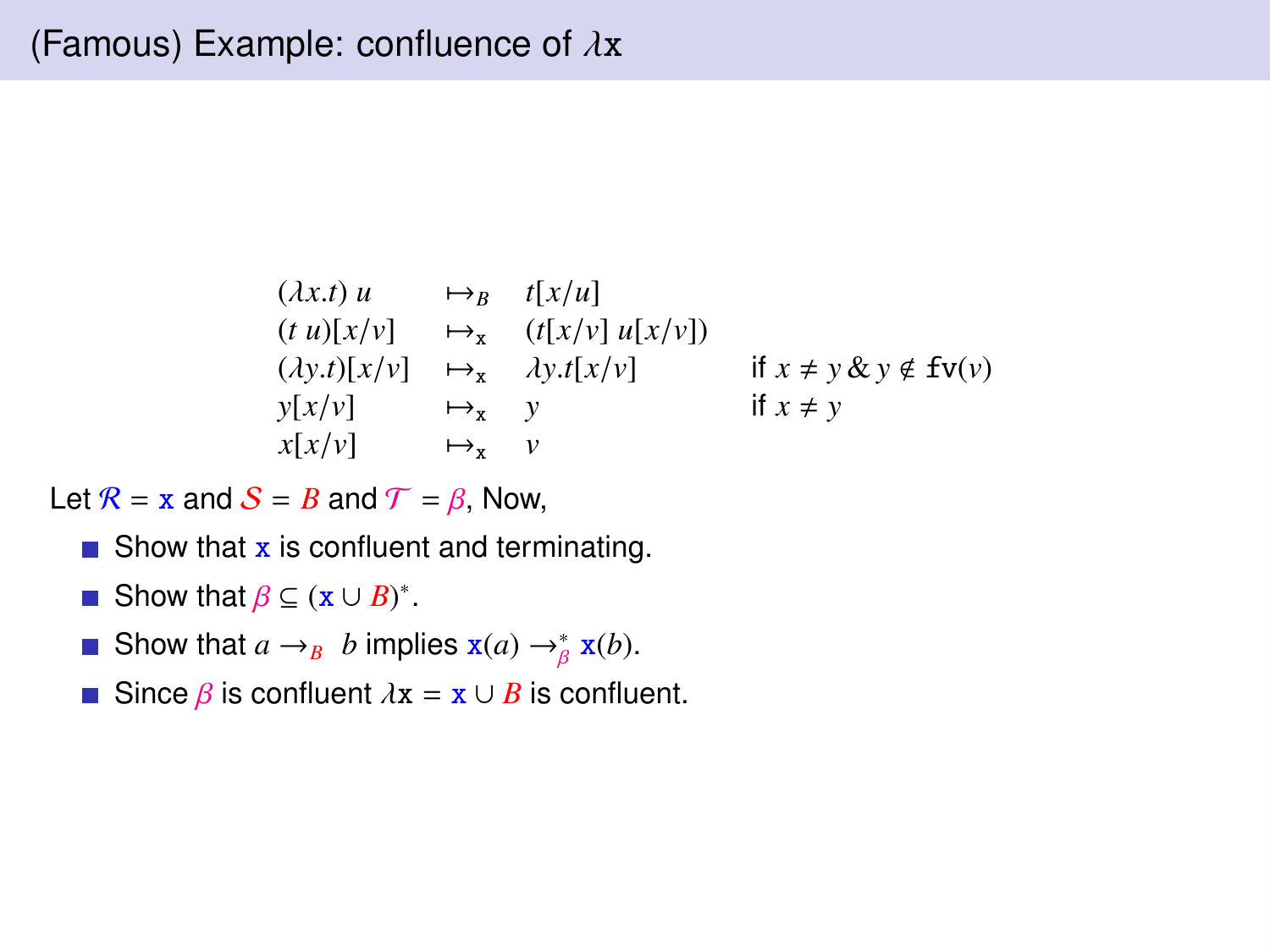#### Lemma

**(Newmann)** Let R be a SN system. Then R is locally confluent iff R is confluent.

## Proof.

(By Huet) By well-founded induction on *s* ∈ *S N*.

| $s$            | $\rightarrow$       | $t'$           | $\rightarrow^*$     | $t$            |
|----------------|---------------------|----------------|---------------------|----------------|
| $\downarrow$   | $\downarrow_*$      | $\downarrow_*$ | $\downarrow_*$      |                |
| $u'$           | $\rightarrow^*$     | $v$            | i.h. since $t' < s$ | $\downarrow_*$ |
| $\downarrow_*$ | i.h. since $u' < s$ | $\downarrow_*$ | $\downarrow_*$      |                |
| $u$            | $\rightarrow^*$     | $p$            | $\rightarrow^*$     | $p'$           |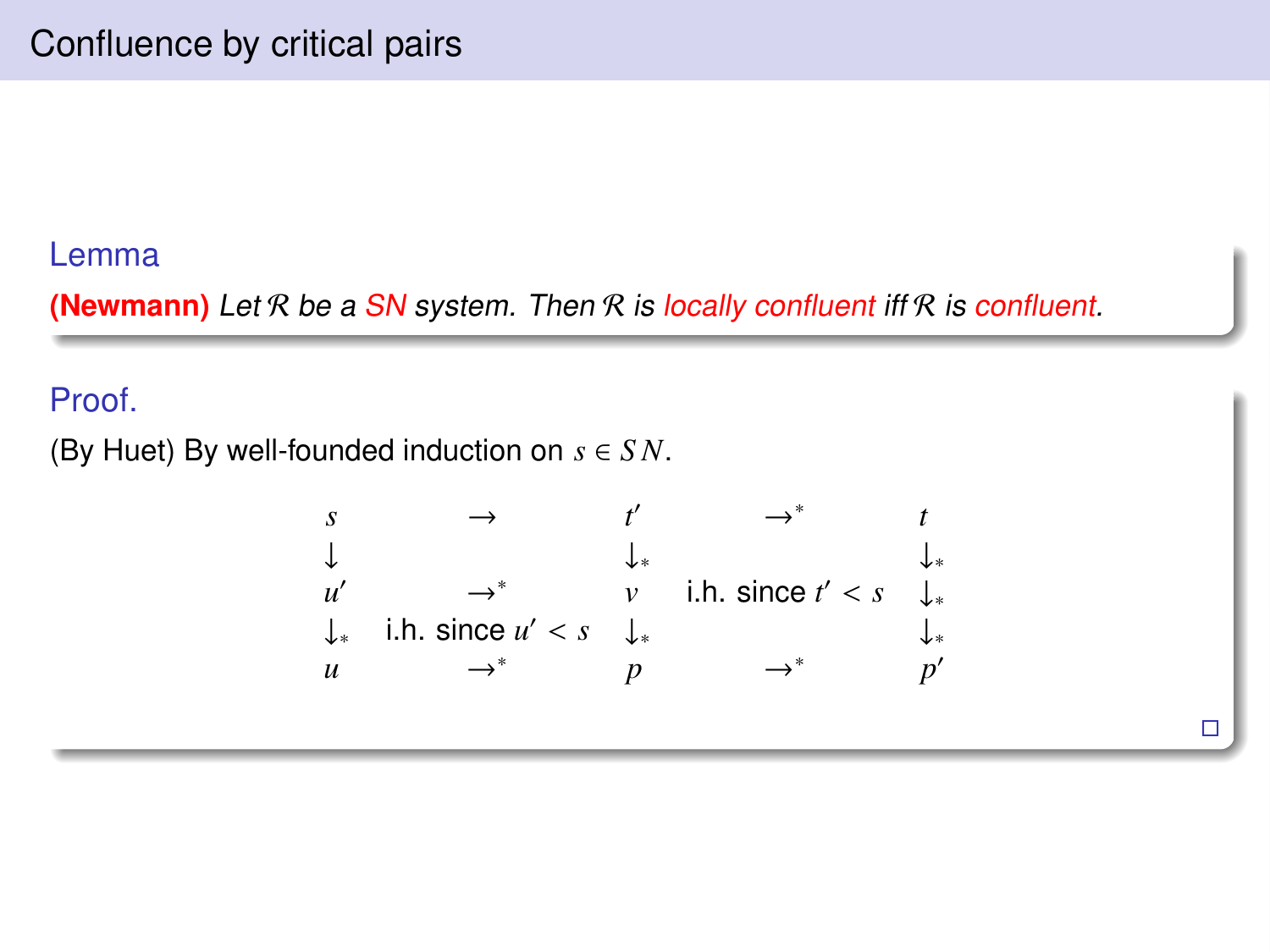The following (infinite) system on natural numbers:

$$
\mathcal{R} = \begin{cases} 2.n & \mapsto & 2.n+1 \\ 2.n & \mapsto & a \\ 2.m+1 & \mapsto & 2.m+2 \\ 2.m+1 & \mapsto & b \end{cases}
$$

is locally confluent but not confluent:  $a \leftarrow 0 \rightarrow^* b$ In fact it is not SN

$$
0 \to 1 \to 2 \to 3 \to \dots
$$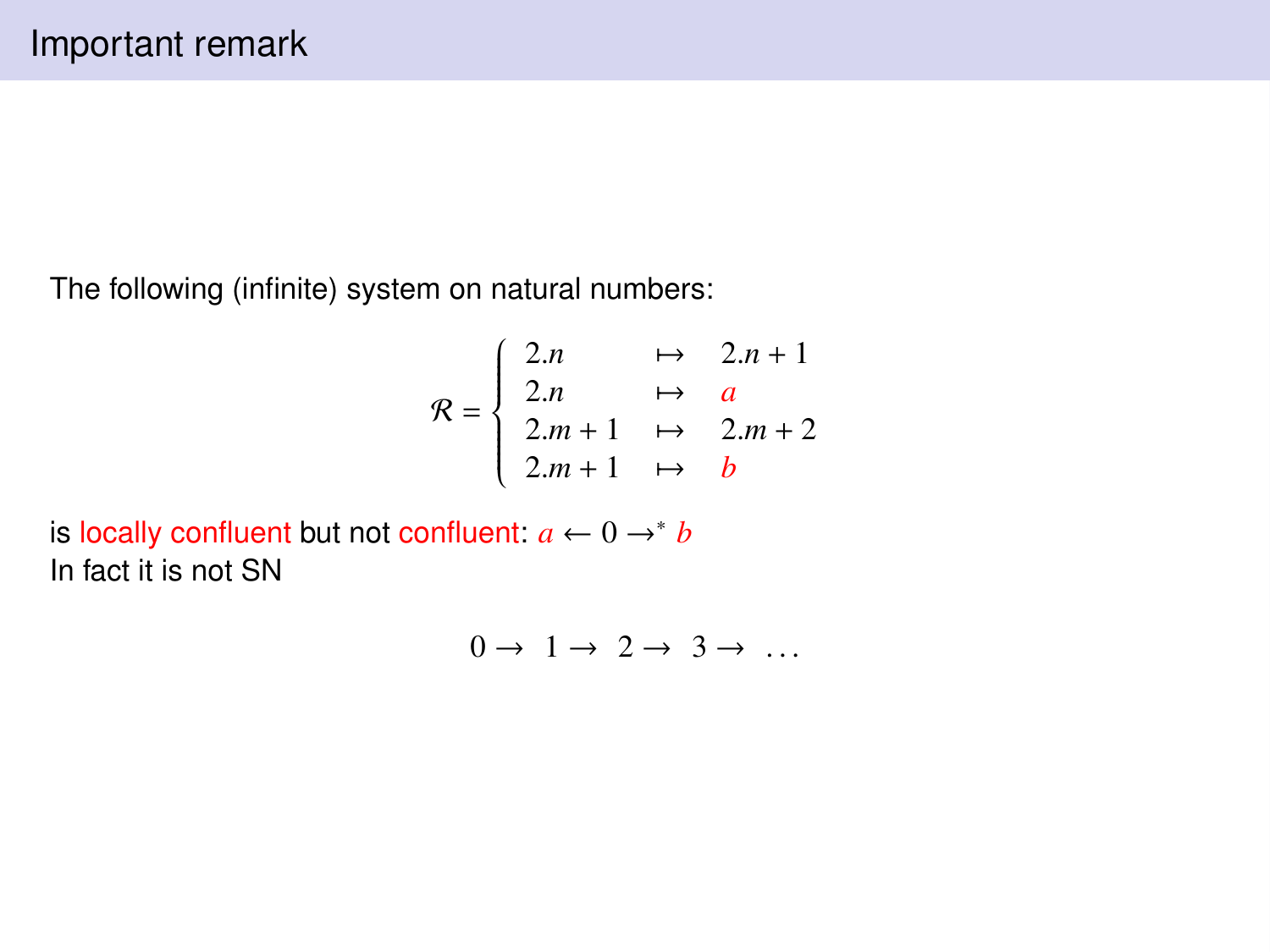A critical pair between two variable disjoint rules  $l \mapsto r$  and  $g \mapsto d$  of R (not necessarily distinct rules) is a pair  $\langle \sigma(r), \sigma(l)[\sigma(d)]_p \rangle$  s.t.

- $p \in Pos(l)$  and  $l|_p$  is not a variable.
- 2  $\sigma$  is a principal unifier of  $l_p$  and g.
- **3** If  $l \mapsto r$  and  $g \mapsto d$  are the same rule, then  $p \neq \Lambda$ .

Observe that

$$
\sigma(r) \leftarrow \sigma(l) = \sigma(l)[\sigma(l)|_p]_p
$$
  
=  $\sigma(l)[\sigma(l|_p)]_p$   
=  $\sigma(l)[\sigma(g)]_p \rightarrow \sigma(l)[\sigma(d)]_p$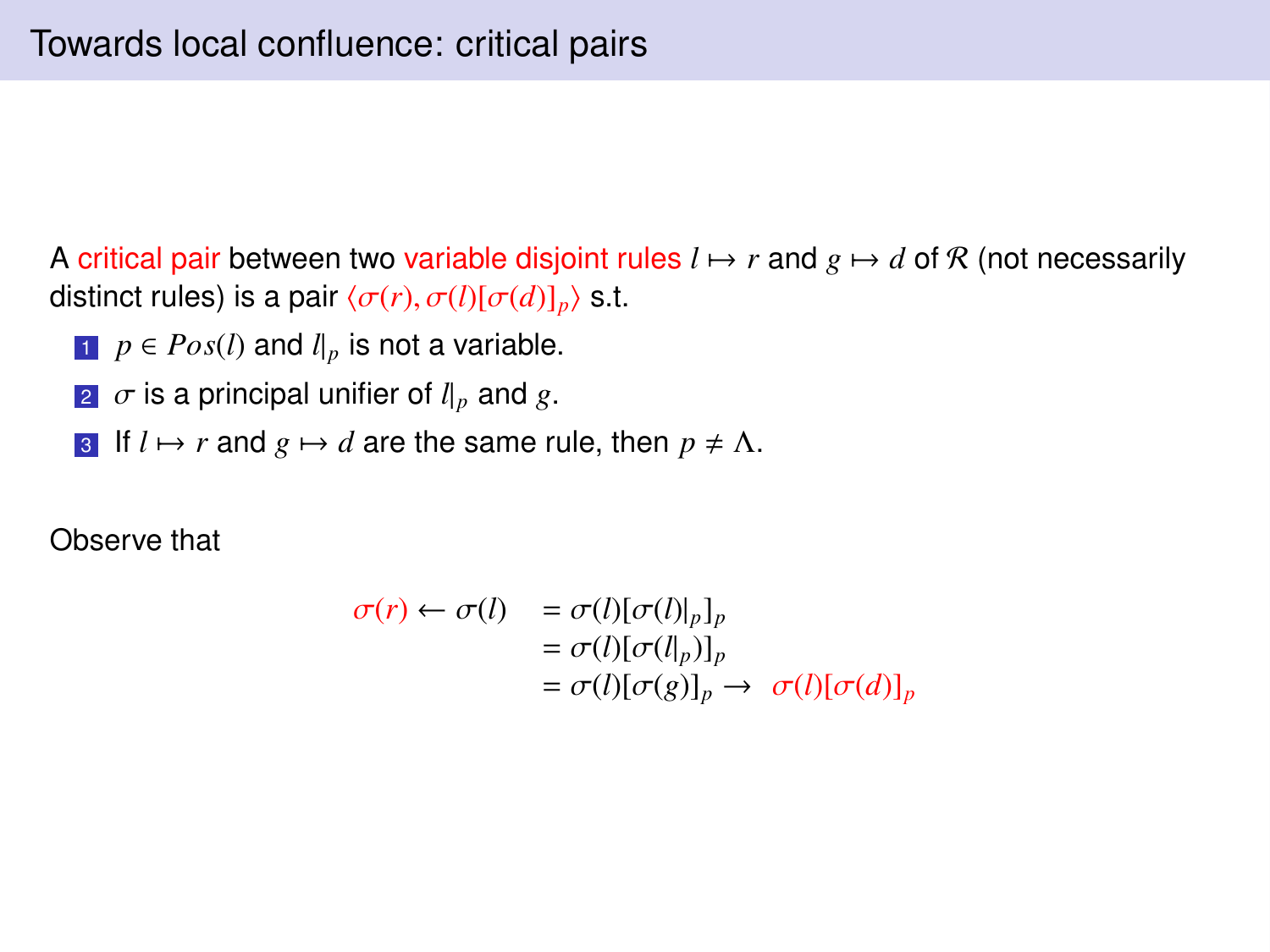### Example was a state when the control of the control of the control of the control of the control of the control of the control of the control of the control of the control of the control of the control of the control of th

$$
\mathcal{R} = \begin{cases} f(g(x), g(y), a) & \mapsto_{r1} & j(x, x, a) \\ g(b) & \mapsto_{r2} & b \\ h(b) & \mapsto_{r3} & b \end{cases}
$$

The critical pairs are in red:

$$
j(b, b, a)_{r1} \leftarrow f(g(b), g(y), a) \rightarrow_{r2} f(b, g(y), a) \quad (r1, r2, pos = 1)
$$
  

$$
j(x, x, a)_{r1} \leftarrow f(g(x), g(b), a) \rightarrow_{r2} f(g(x), b, a) \quad (r1, r2, pos = 2)
$$

Putting the information in a table:

|    | rl | r2                 |  |
|----|----|--------------------|--|
| r1 |    | $positions = 1, 2$ |  |
| r2 |    |                    |  |
| r3 |    |                    |  |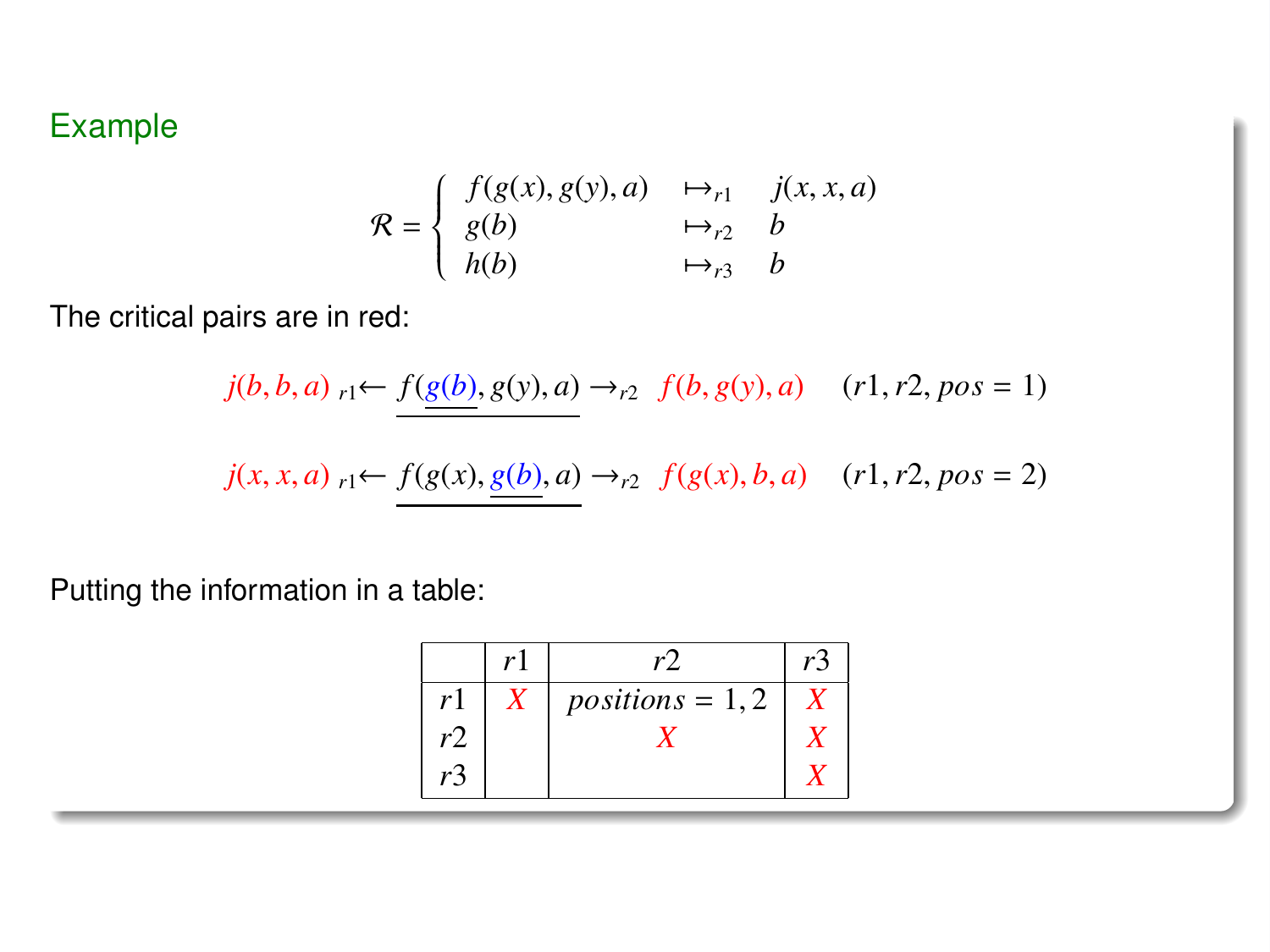## Example

$$
\mathcal{R} = \begin{cases} f(f(x)) & \mapsto_{r1} & g(x) \\ f(b) & \mapsto_{r2} & c \\ b & \mapsto_{r3} & a \end{cases}
$$

The critical pairs are in red:

$$
g(f(x))_{r1} \leftarrow f(f(f(x))) \rightarrow_{r1} f(g(x)) \quad (r1, r1, pos = 1)
$$
  

$$
g(b)_{r1} \leftarrow f(f(b)) \rightarrow_{r2} f(c) \quad (r1, r2, pos = 1)
$$
  

$$
c \rightarrow_{r2} f(b) \rightarrow_{r3} f(a) \quad (r2, r3, pos = 1)
$$

Putting the information in a table:

| r1 | $positions = 1   positions = 1$ |                 |
|----|---------------------------------|-----------------|
|    |                                 | $positions = 1$ |
|    |                                 |                 |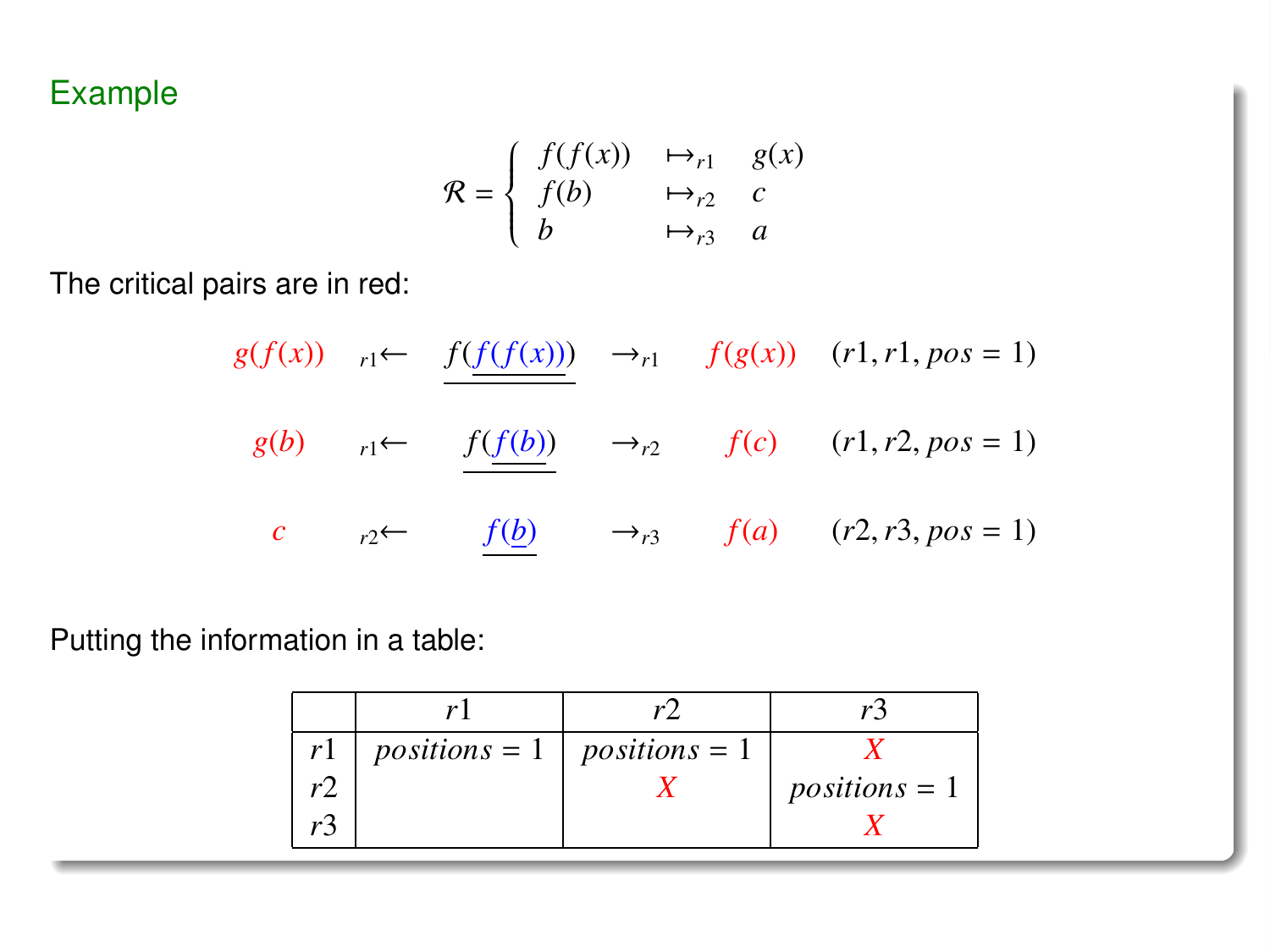Let  $R$  be a rewrite system. Then  $R$  is locally confluent iff every critical pair of  $R$  is joinable.

# Proof.

The **only if** implication is trivial. For the **if** implication, let us take any case of the form

 $v \leftarrow t \rightarrow u$ 

Three cases are possible:

Disjoint reductions:

$$
f(b, h(b), a) \leftarrow f(g(b), h(b), a) \rightarrow f(g(b), b, a)
$$
  

$$
f(b, \underline{h(b)}, a) \rightarrow f(b, \overline{b}, a) \leftarrow f(g(b), b, a)
$$

Not disjoint and not critical:  $\mathcal{L}_{\mathcal{A}}$ 

$$
\begin{array}{ccc}\nj(h(b), h(b), a) & \leftarrow & f(g(h(b)), g(b), a) & \rightarrow & f(g(b), g(b), a) \\
\downarrow & & & \downarrow & & \downarrow \\
j(b, h(b), a) & \rightarrow & & j(b, b, a)\n\end{array}
$$

 $\blacksquare$  Not disjoint and critical: we close the diagram by the hypothesis.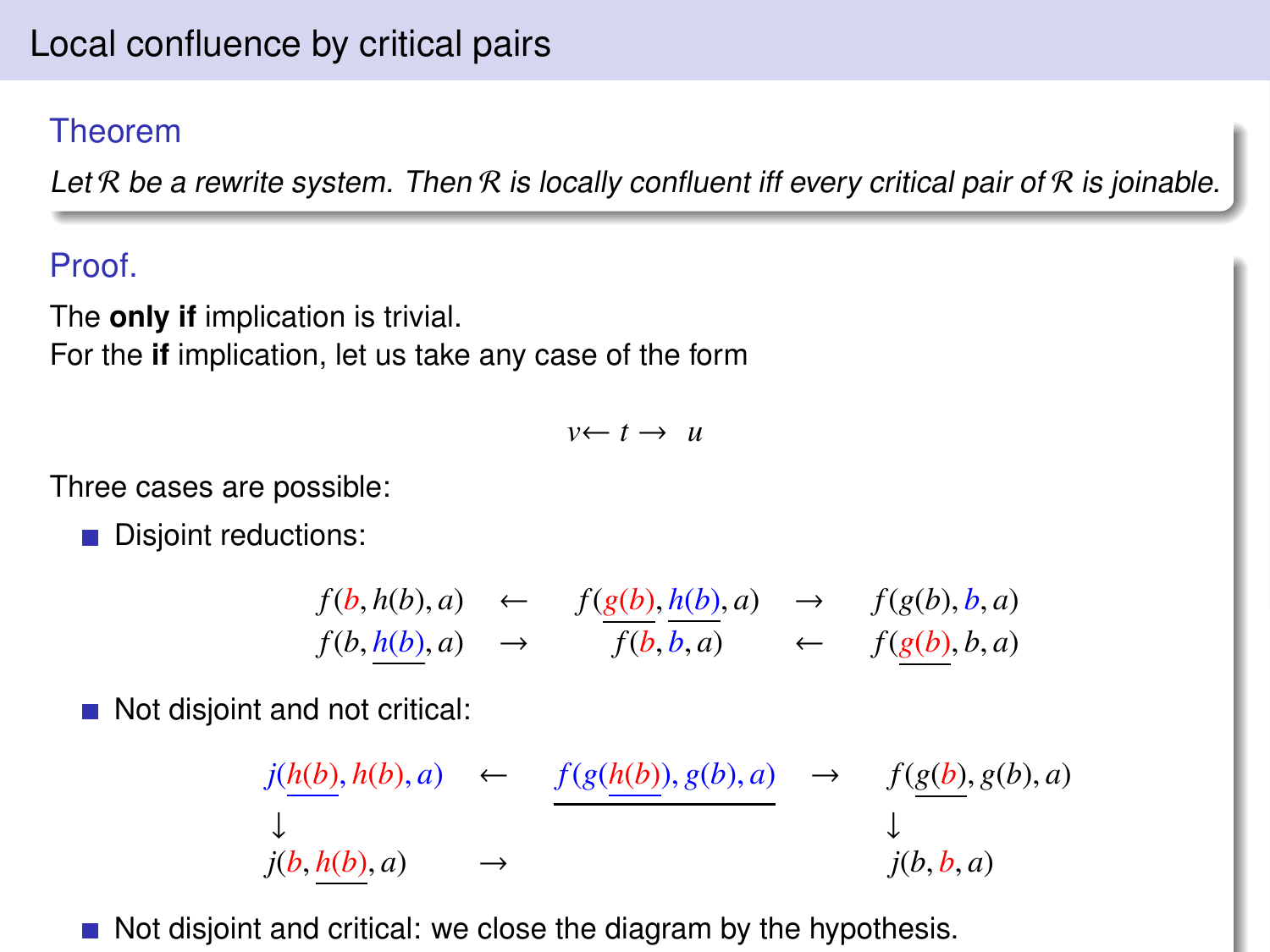Let  $R$  be a finite and SN rewrite system. Then confluence of  $R$  is decidable.

### Proof.

The algorithm:

- **1** Generate all the critical pairs.
- 2 For each critical pair  $\langle u, v \rangle$ , if there is some normal form  $\hat{u}$  of *u* and some normal form  $\widehat{v}$  of *v* such that  $\widehat{u} \neq \widehat{v}$ , then fail.
- 3 Otherwise (no fail for some critical pair), succeed.

#### Remark that

- If the algorithm fails, then there is a critical pair which is not joinable, so  $\mathcal R$  is not confluent by the previous theorem.
- If the algorithm succeeds, then every critical pair is joinable, so that  $R$  is locally confluent by the previous theorem. To obtain confluence, apply Newmann's Lemma.

 $\Box$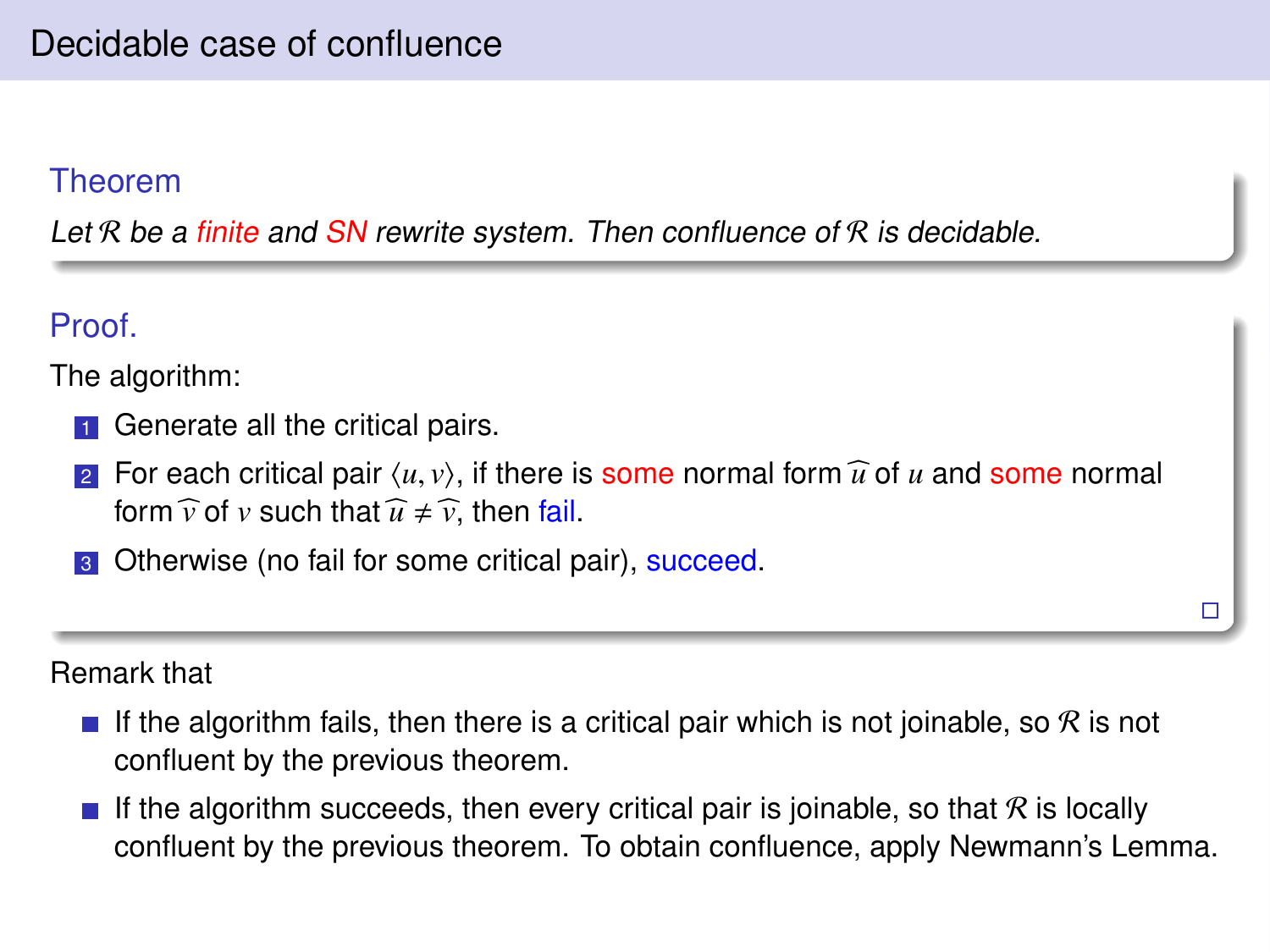A system is orthogonal iff it is left linear (no duplication of variables on the left of rules) and has no critical pairs.

Example

$$
0 + y \rightarrow y
$$
  
\n
$$
s(x) + y \rightarrow s(x + y)
$$
  
\n
$$
0 * y \rightarrow 0
$$
  
\n
$$
s(x) * y \rightarrow (x * y) + y
$$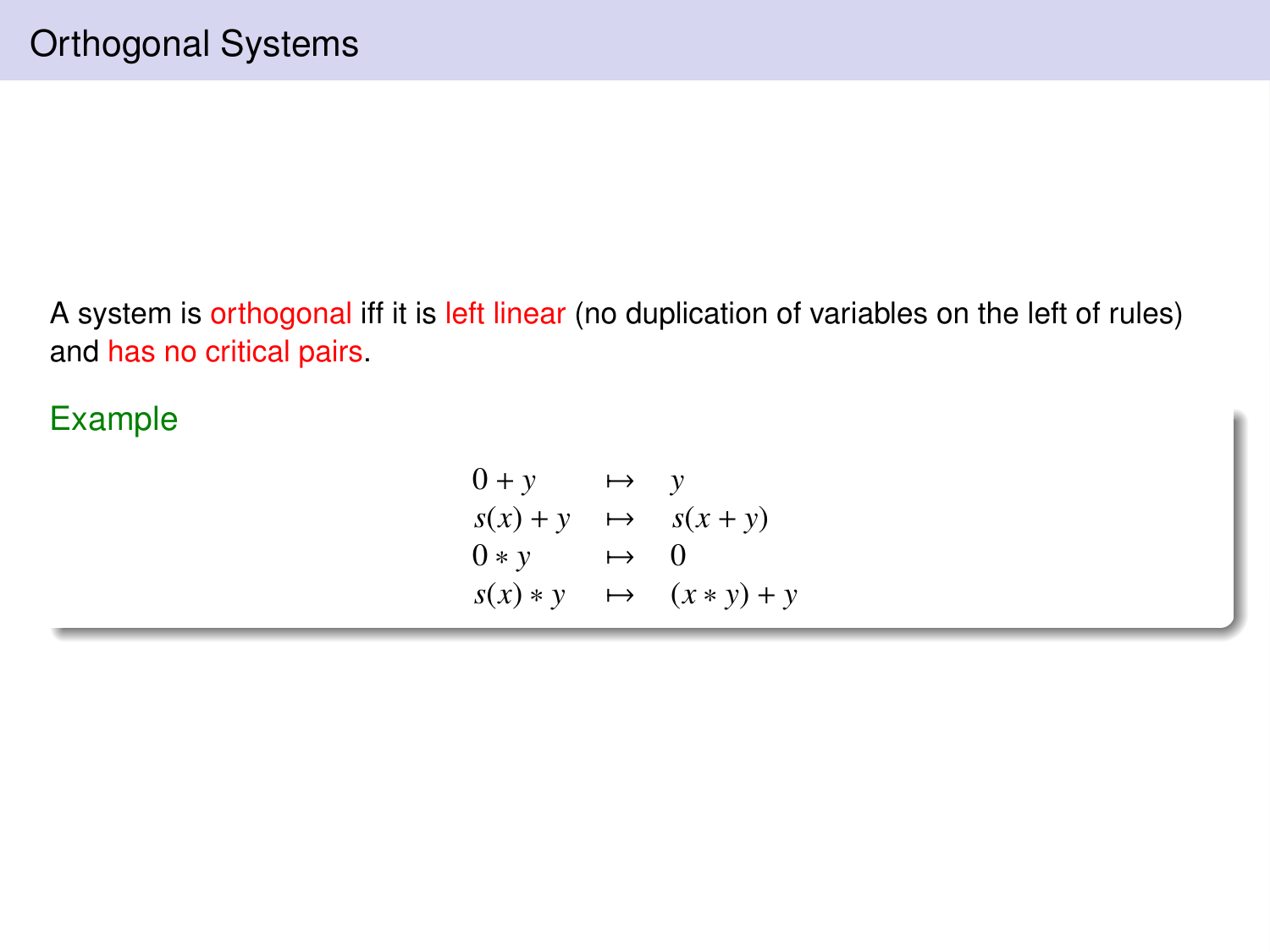# Confluence by orthogonality

#### Theorem

If  $R$  is orthogonal, then it is confluent.

#### **Proof**

We define a notion of parallel reduction associated to  $R$  for first-order terms:

$$
\frac{l \mapsto r \in \mathcal{R} \text{ and } \sigma \text{ a subset.}}{\sigma(l) \gg_{\mathcal{R}} \sigma(r)} \quad (S) \quad \frac{s_1 \gg_{\mathcal{R}} t_1 \dots \dots s_n \gg_{\mathcal{R}} t_n}{f(s_1, \dots, s_n) \gg_{\mathcal{R}} f(t_1, \dots, t_n)} \quad (C)
$$

#### **Example:**

For  $\mathcal{R} = \{f(x, y) \mapsto h(y, y), a \mapsto b\}$ , we have  $f(f(a, c), a, f(a, c)) \gg_{\mathcal{R}} f(h(c, c), b, f(b, c))$ 

 $\Box$ 

Now use the confluence by equivalence technique:

- **1** Observe that  $\rightarrow_R \subseteq \gg_R \subseteq \rightarrow_R^*$ .
- 2 Show that  $\gg_R$  has the diamond property.
- **3** Conclude that  $\rightarrow_R$  is confluent.

Obs: from now on, we simply write  $\gg$  insted of  $\gg_{\mathcal{R}}$  is R is clear from the context.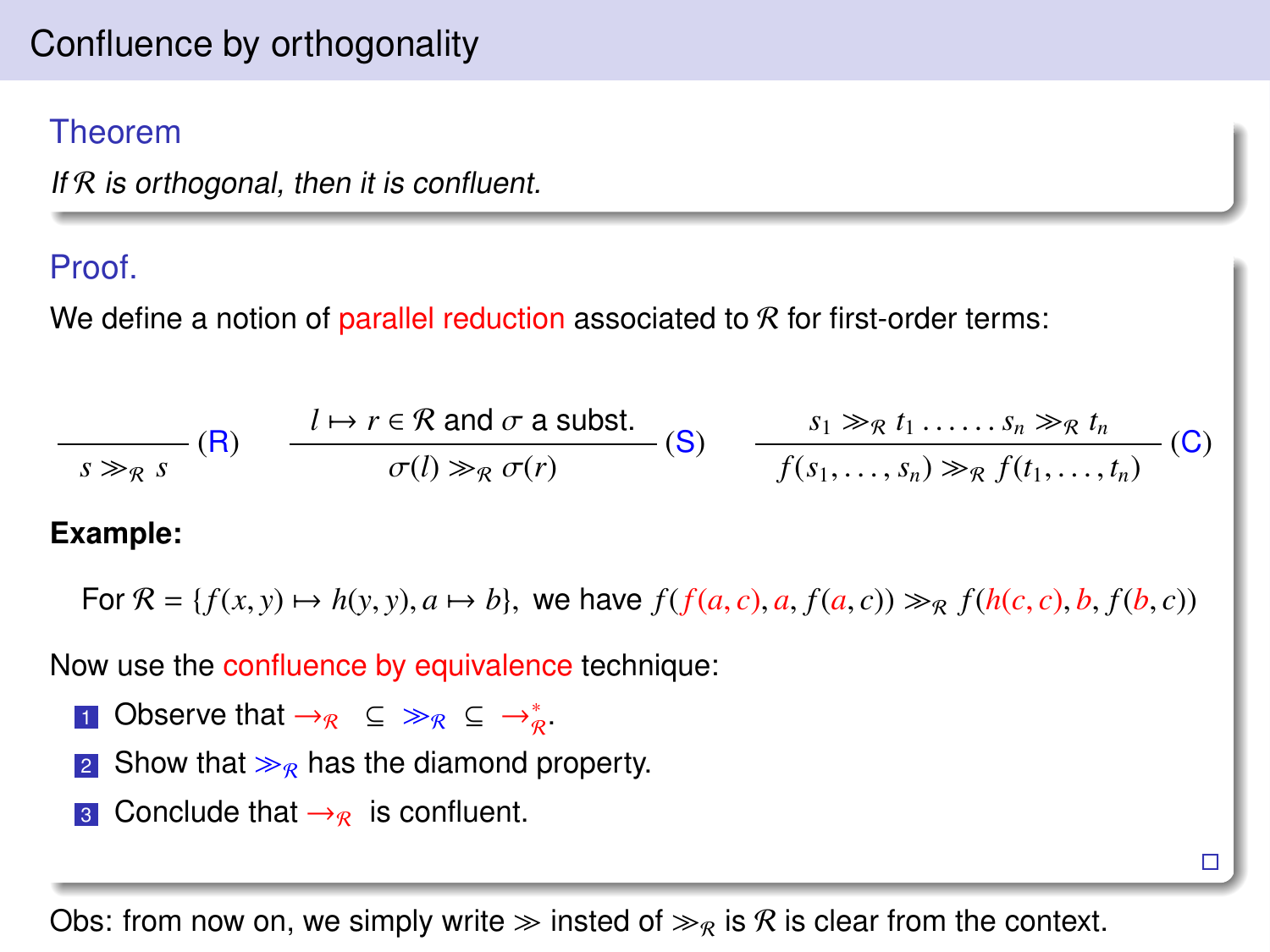Define  $\sigma \gg \delta$  for two substitutions iff dom( $\sigma$ ) = dom( $\delta$ ) and  $\sigma x \gg \delta x$  for every  $x \in \text{dom}(\sigma)$ .

Lemma (A) If  $\sigma \gg \delta$ , then  $\sigma t \gg \delta t$  for every term *t*.

Proof.

By induction on *t*.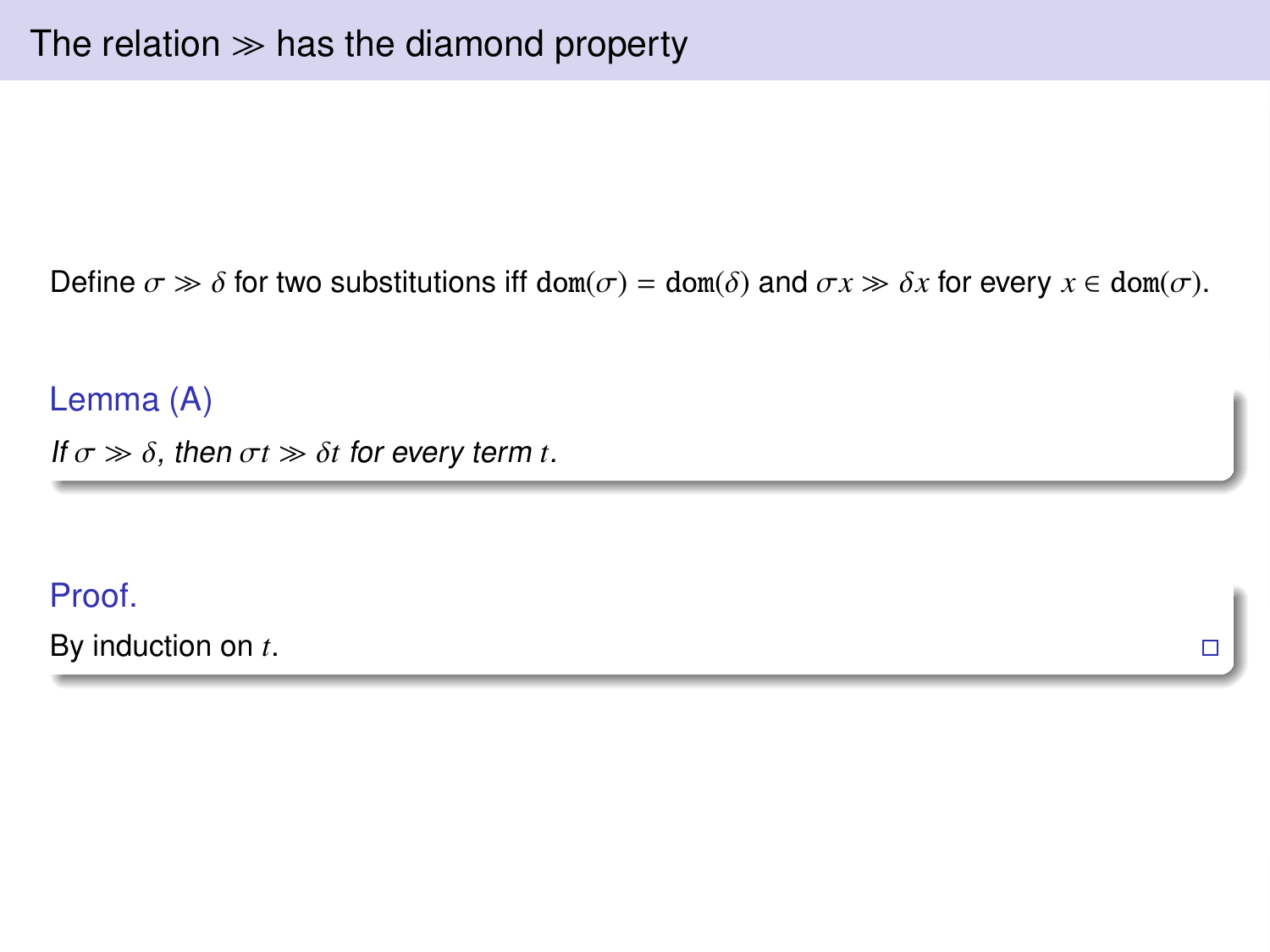#### Lemma (B)

Let R be an orthogonal rewriting system. Let  $\sigma$  be a substitution. Let s be a strict subterm of *l*, where  $l \mapsto r \in \mathcal{R}$ . If  $\sigma s \gg t$ , then there is  $\delta$  s.t.  $t = \delta s$  and  $\sigma \gg \delta$ .

The proof is by induction on *s*.

- If  $s = x$ , then define  $\delta x = t$  and  $\delta y = \sigma y$  for  $y \neq x$ .
- If  $s = f(s_1, \ldots, s_n)$ , we distinguish three cases according to the definition of  $\sigma s \gg t$ . If  $\sigma s \gg t$  holds by (R), then  $t = \sigma s$  and thus we simply let  $\delta := \sigma$ .
	- If  $\sigma s \gg t$  holds by (S), then there is some rule  $g \mapsto d \in \mathcal{R}$  and some substitution  $\tau$  such that  $\sigma s = \tau g$  and  $t = \tau d$ . We can assume  $l \mapsto r$  and  $g \mapsto d$  do not share variables and thus  $(\sigma \cup \tau)s = \sigma s = \tau g = (\sigma \cup \tau)g$ . Then  $\sigma \cup \tau$  unifies *s* (a strict subterm of *l*) and *g*, thus contradicting absence of critical pairs, and thus orthogonality of R.
	- If  $\sigma s \gg t$  holds by (C), then  $t = f(t_1, \ldots, t_n)$  and  $\sigma s_i \gg t_i$ . Since *l* (and thus *s*) are linear, we can write  $\sigma$  as  $\vdash \sigma$ ; where each  $\sigma$ ; is  $\sigma$  restricted to the variables of *s*. We then we can write  $\sigma$  as  $\bigcup \sigma_i$ , where each  $\sigma_i$  is  $\sigma$  restricted to the variables of  $s_i$ . We then have  $\sigma_i s_i \gg t_i$  and  $s_i$  is a strict subterm of *l*. The i h, gives  $t_i = \delta_i s_i$  and  $\sigma_i \gg \delta_i$ . We *N*e can write *σ* as ∪ *σ<sub>i</sub>*, where each *σ<sub>i</sub>* is *σ* restricted to the variables of *s<sub>i</sub>*. We then<br>have *σ<sub>i</sub>*  $\gamma$  *s b*<sub>i</sub> and *s*<sub>i</sub> is a strict subterm of *l*. The i.h. gives *t<sub>i</sub>* = δ<sub>*i*</sub>s<sub>i</sub> and *σ<sub>i</sub>*  $\$  $\delta := \bigcup \delta_i$ . It is easy to check  $\sigma \gg \delta$  and  $t = \delta s$ .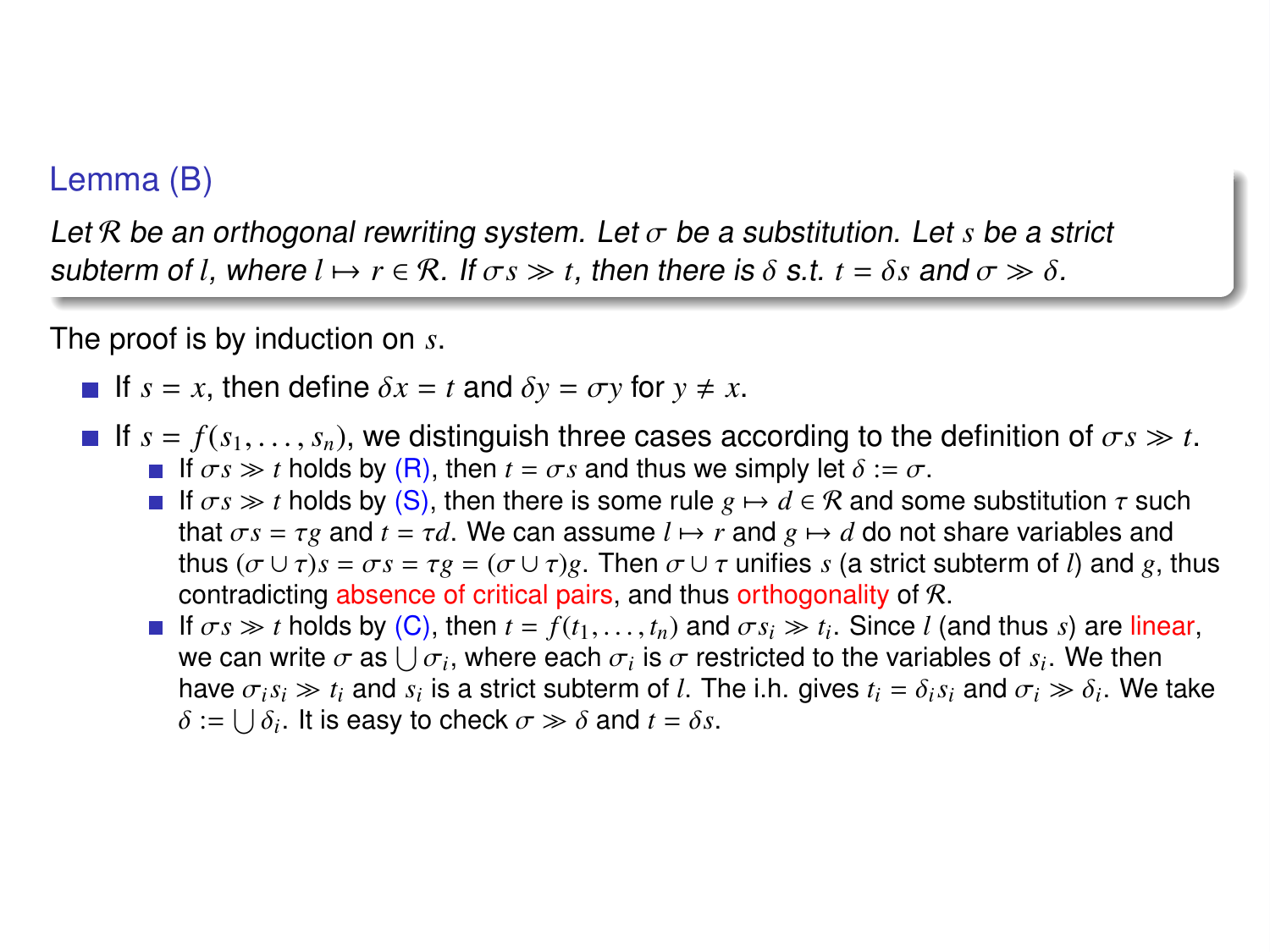Let R be an orthogonal system and  $\gg$  its associated parallel reduction relation. The reduction relation  $\gg$  has the diamond property.

## Proof.

Supose  $t \gg t_1$  and  $t \gg t_2$ . We reason by cases.

- If one of them uses  $(R)$ , then we trivially close the diagram.
- If both use (S), then  $t = \sigma l$ ,  $t_1 = \sigma r$ ,  $t = \delta g$  and  $t_2 = \delta d$  for  $l \mapsto r$  and  $g \mapsto d$  in R. If the two rules are the same, then  $\sigma = \delta$  and we trivially close the diagram. Otherwise, we can assume that the rules do not share variables so that( $\delta \cup \sigma$ )*l* =  $\sigma$ *l* =  $t = \delta g = (\sigma \cup \delta)g$ , *i.e.* ( $\delta \cup \sigma$ ) unifies *l* and *g*, which contradicts absence of critical pairs, and thus orthogonality of R.
- If both use  $(C)$ , the property trivially holds by the i.h.
- Suppose one uses (C) and the other one uses (S). We have<br>  $t = f(v_1, \ldots, v_n) \gg f(u_1, \ldots, u_n) = t_1$  where  $v_i \gg u_i$  and  $t = \sigma l \gg \sigma r = t_2$  for some  $t = f(v_1, \ldots, v_n) \gg f(u_1, \ldots, u_n) = t_1$  where  $v_i \gg u_i$  and  $t = \sigma l \gg \sigma r = t_2$  for some rule  $l \mapsto r \in \mathcal{R}$  and some substitution  $\sigma$ . The left-hand side *l* is necessarily of the rule  $l \mapsto r \in \mathcal{R}$  and some substitution  $\sigma$ . The left-hand side *l* is necessarily of the form  $f(l_1, \ldots, l_n)$  so that  $t = f(v_1, \ldots, v_n) = f(\sigma l_1, \ldots, \sigma l_n)$  and  $\sigma l_i \gg u_i$ . But *l* is form  $f(l_1, \ldots, l_n)$  so that  $t = f(v_1, \ldots, v_n) = f(\sigma l_1, \ldots, \sigma l_n)$  and  $\sigma l_i \gg u_i$ . But *l* is a strict linear so that we can write  $\sigma = |l|$ ,  $\sigma$ , where  $\sigma$ ,  $l_i \gg u_i$ . Each term *l<sub>i</sub>* is a strict l<mark>inear</mark> so that we can write  $\sigma = \bigcup_{i=1}^{n} \sigma_i$  where  $\sigma_i l_i \gg u_i$ . Each term  $l_i$  is a strict subterm of *l* so that by Lemma (B) there are substitutions  $\delta_i$  such that  $u_i = \delta_i l_i$  and  $\bigcup_{i=1}^{n} \sigma_i$  where  $\sigma_i l_i \gg u_i$ . Each term  $l_i$  is a strict subterm of *l* so that by Lemma (B) there are substitutions  $\delta_i$  such that  $u_i = \delta_i$ <br> $\sigma_i \gg \delta_i$ . We let  $\delta := \int_{i}^{n} \delta_i$ . Then  $t_1 = f(\delta_i l_1, \ldots, \delta_n l_n) = \delta l$  and also  $\sigma \gg \delta$ . W  $\sigma_i \gg \delta_i$ . We let  $\delta := \bigcup_{l=1}^n \delta_i$ . Then  $t_1 = f(\delta_1 l_1, \ldots, \delta_n l_n) = \delta l$  and also  $\sigma \gg \delta$ . We can now close the diagram with  $t_3 = \delta r$  as follows  $\sigma_i \gg \delta_i$ . We let  $\delta := \bigcup_{1}^{n} \delta_i$ . Then  $t_1 = f(\delta_1 l_1)$ , now close the diagram with  $t_3 = \delta r$  as follows
	- $t_1 = \delta l \gg \delta r = t_3$  holds using the (S) rule.
	- $\mathbf{r}_1 = \sigma r \gg \delta r = t_3$  holds by Lemma (A) using the fact that  $\sigma \gg \delta$ .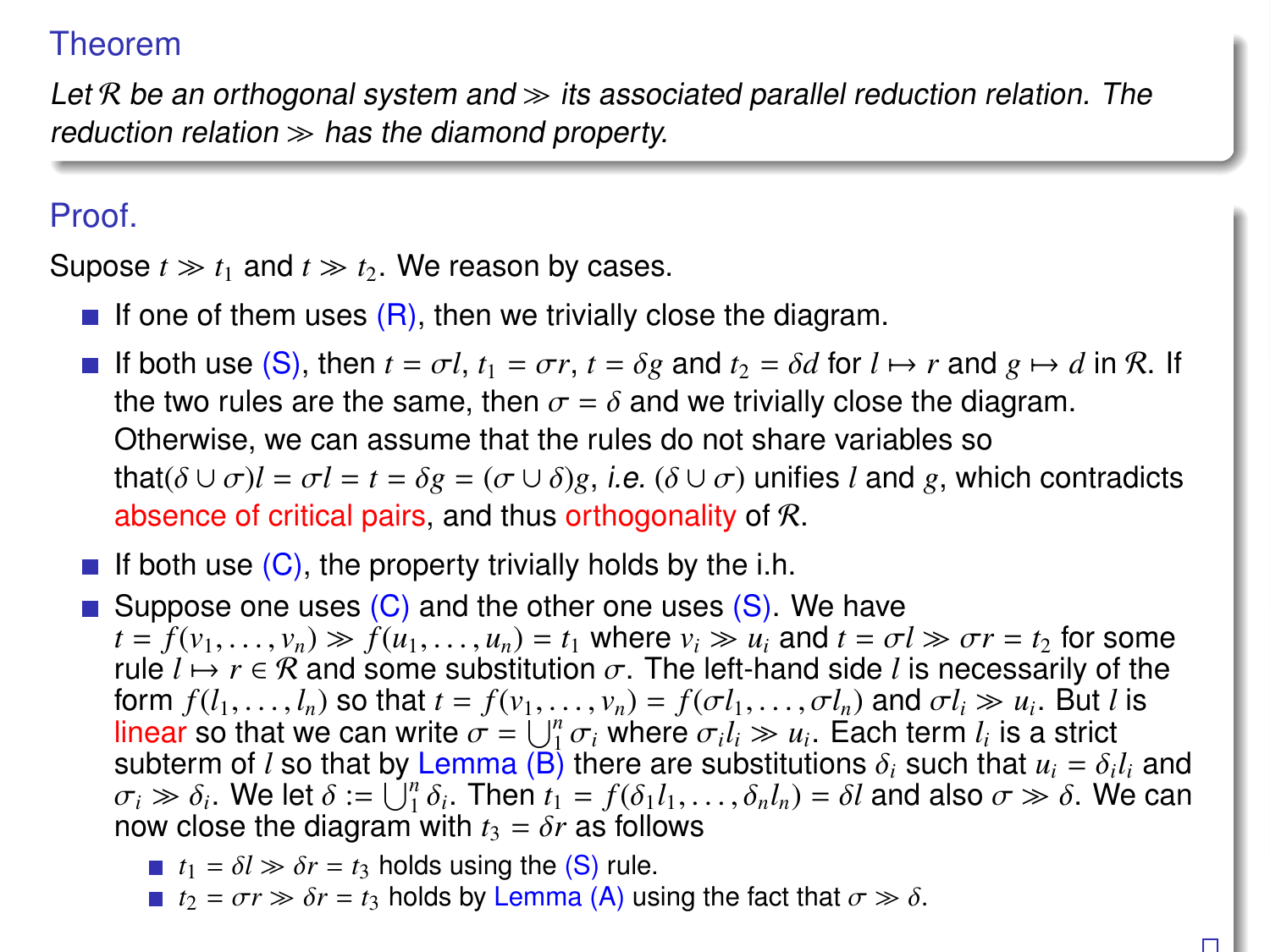Left linearity alone is not sufficient for confluence.

# Example

| $a \mapsto b$     |  | $b \rightarrow a$ |  | $c \rightarrow a$ |  |
|-------------------|--|-------------------|--|-------------------|--|
| $a \rightarrow c$ |  | $b \mapsto d$     |  | $c \rightarrow e$ |  |

Two not joinable terms:

$$
e\ ^*\!\!\leftarrow a\rightarrow^* \ d
$$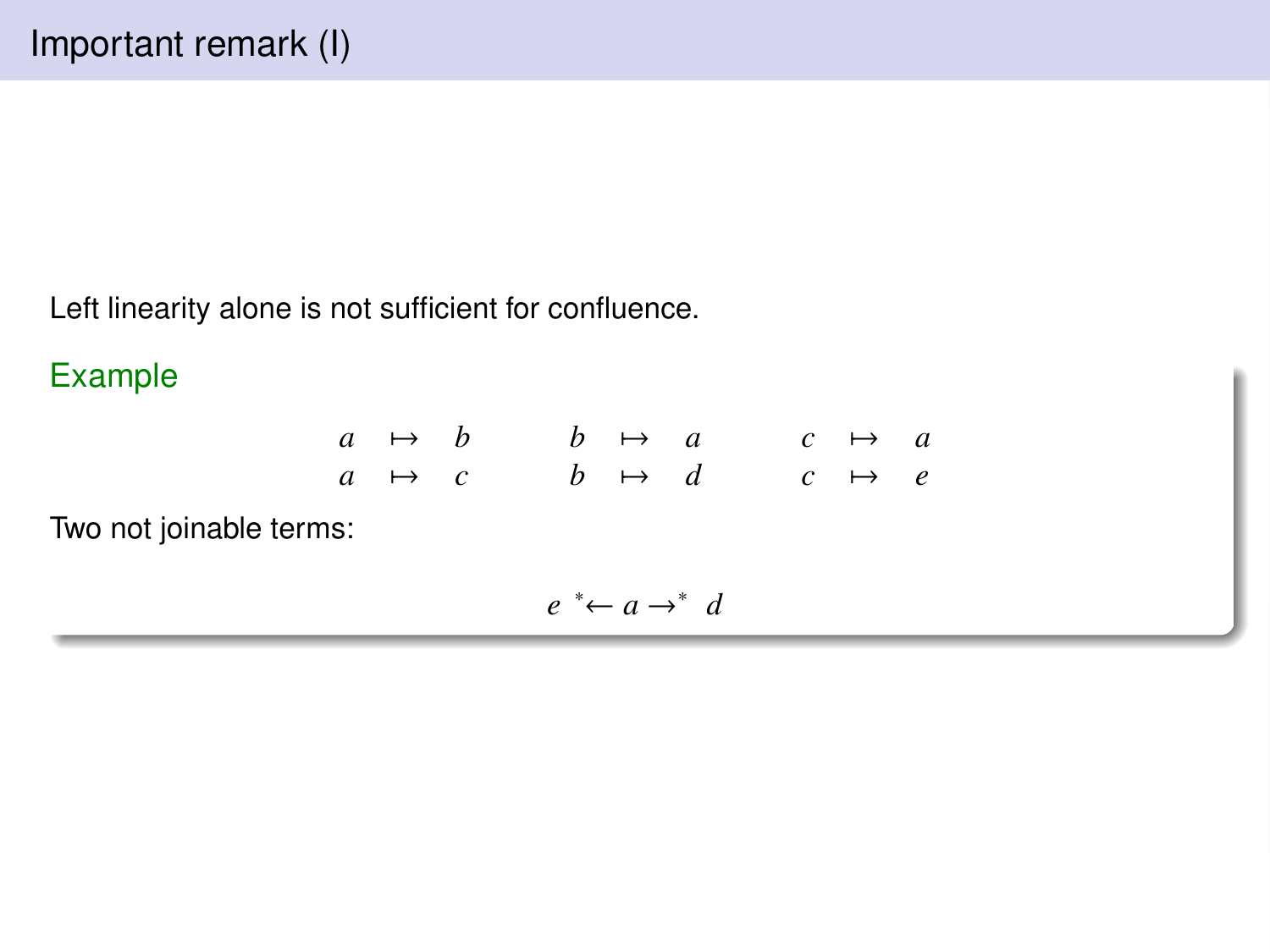Absence of critical pairs is not sufficient for confluence.

Example

$$
f(x, x) \rightarrow a
$$
  
\n
$$
f(x, g(x)) \rightarrow b
$$
  
\n
$$
c \rightarrow g(c)
$$

Two not joinable terms:

*b*  $*$  ←  $f(c, c)$  →  $*$  *a*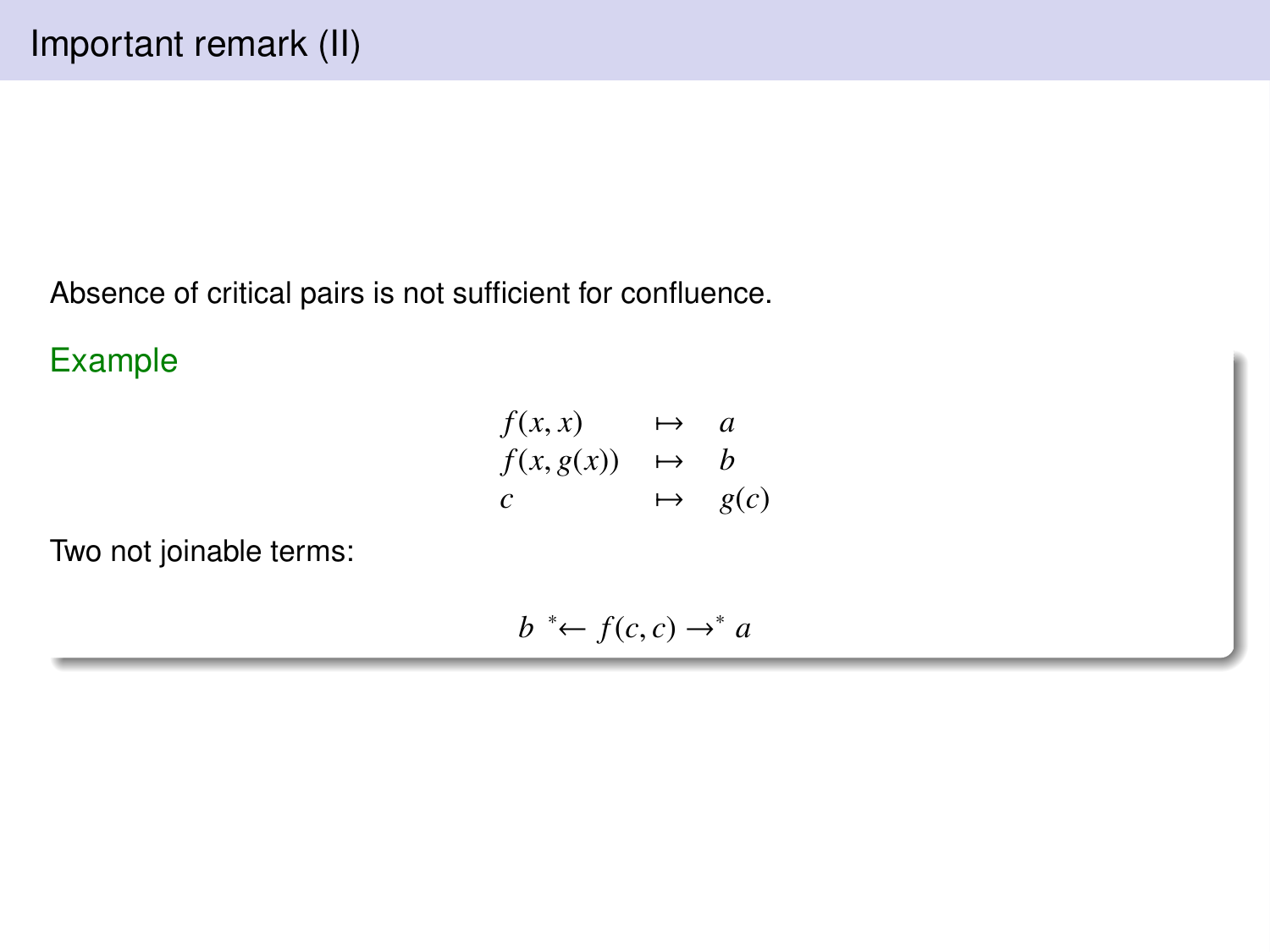$por(t, x) \rightarrow t$  $por(x, t) \rightarrow t$ 

This system is not orthogonal but the critical pair is trivial.

A system R is parallel closed iff for every critical pair  $\langle u, v \rangle$  of R we have  $v \gg u$ .

#### Theorem

If  $R$  is left-linear and parallel closed then it is confluent.